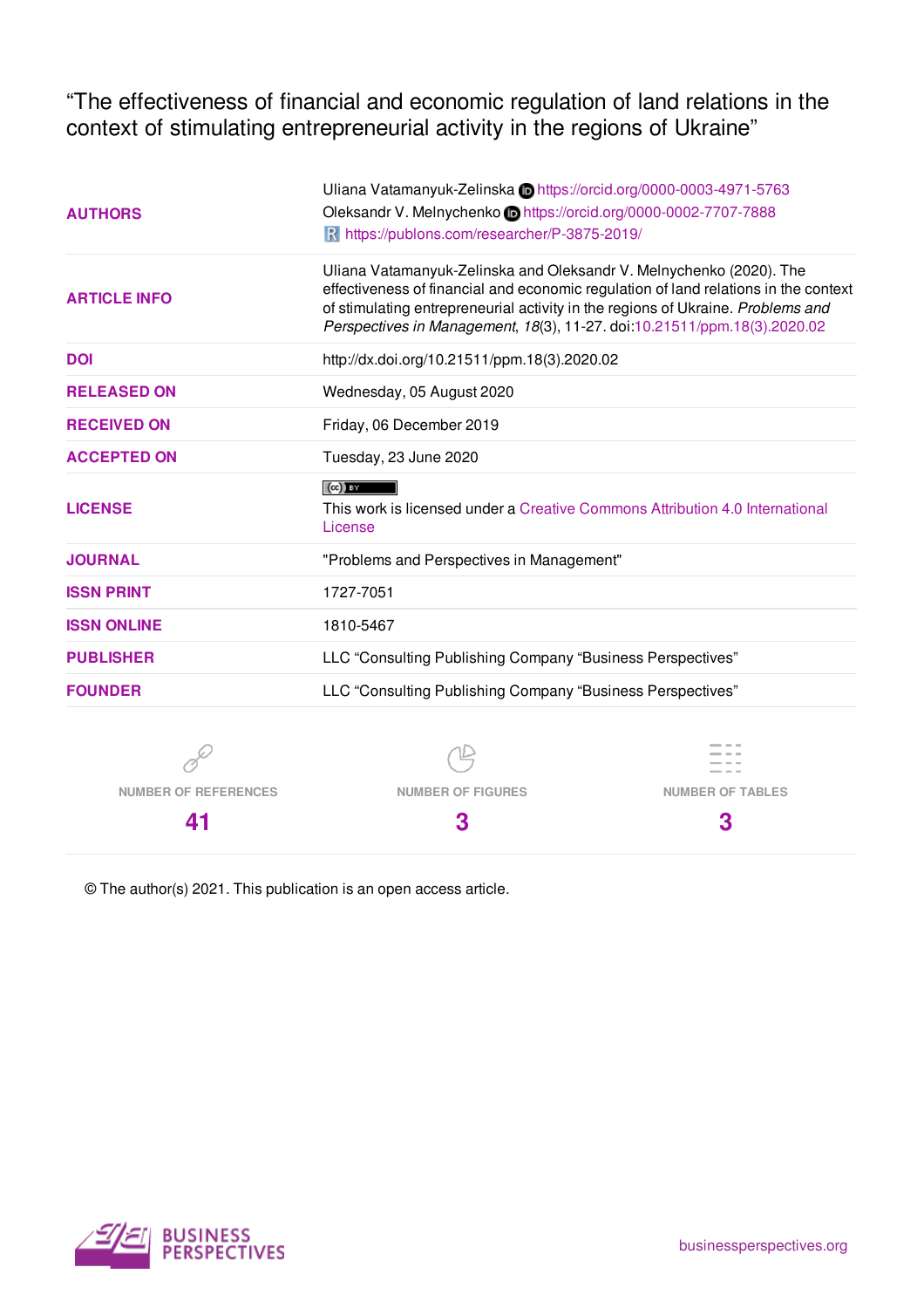

#### **BUSINESS PERSPECTIVES**



www.businessperspectives.org LLC "СPС "Business Perspectives" Hryhorii Skovoroda lane, 10, Sumy, 40022, Ukraine

**Received on:** 6th of December, 2019 **Accepted on:** 23rd of June, 2020 Published on: 5<sup>th</sup> of August, 2020

© Uliana Z. Vatamanyuk-Zelinska, Oleksandr V. Melnychenko, 2020

Uliana Z. Vatamanyuk-Zelinska, Ph.D. in Economics, Associate Professor, Professor of the Department of Financial Management, Ivan Franko Lviv National University, Ukraine. (Corresponding author)

Oleksandr V. Melnychenko, Doctor of Economics, Doctor habilitowany, Professor at the Department of Finance, Gdansk University of Technology, Poland.



This is an Open Access article, distributed under the terms of the Creative Commons Attribution 4.0 International license, which permits unrestricted re-use, distribution, and reproduction in any medium, provided the original work is properly cited.

**Conflict of interest statement:**  Author(s) reported no conflict of interest **Uliana Z. Vatamanyuk-Zelinska** (Ukraine), **Oleksandr V. Melnychenko** (Poland)

# The effectiveness of financial and economic regulation F LAND RELATIONS IN CONTEXT OF STIMULATING TREPRENEURIAL ACTIVITY THE REGIONS OF UKRAINE

#### **Abstract**

Solving the problem of enhancing the efficiency of the financial and economic regulation of land relations contributes to the development of entrepreneurship in Ukraine. The purpose of the paper is to determine new incentives for encouraging entrepreneurial activity by increasing the efficiency of the financial and economic regulation of land relations by local governments. The study is based on applying the method for predicting amounts of local budget revenues in Ukraine from the land tax and lease fees through the use of communally owned land plots to stimulate entrepreneurial initiatives of the unemployed. In the process of research, the projected amounts of local budget revenues from financial transactions with plots of industrial lands in each region of Ukraine have been determined, taking into account the possibilities of leasing the lands, for which lease fees are covered by a one-time benefit provided to the unemployed for organizing entrepreneurial activity. It is proposed to determine the efficiency of the financial and economic regulation of land relations in the regions of Ukraine, applying indicators such as the use of industrial lands together with objects of lease located on them and the involvement of the unemployed from among the economically active population in entrepreneurial activity. To improve the efficiency of financial and economic regulation of land relations, local governments are proposed to establish the optimal proportion of amounts of borrowed resources, taking into account the need for their saving and rational use.

**Keywords** entrepreneurship, efficiency, local government, budget, ecosystem, resources

**JEL Classification** R51, H72, R30

#### **INTRODUCTION**

The problem of the lack of material and financial resources prompts local governments (LGs) to search for new sources of local budget revenues in order to ensure the balanced development of Ukrainian regions. Communally owned lands are the material basis for local governments in Ukraine. The use of communally owned lands for organizing entrepreneurial activity allows attracting additional local budget revenues. Therefore, enhancing the efficiency of the financial and economic regulation of land relations by local governments ensures the stimulation and development of entrepreneurship.

It is important for the country's economy to provide the stable functioning and intensive development of the entrepreneurship sector. Hence, the use of communally owned lands for organizing the entrepreneurial activity depends on the efficiency of the financial and economic regulation of land relations by local governments. The effi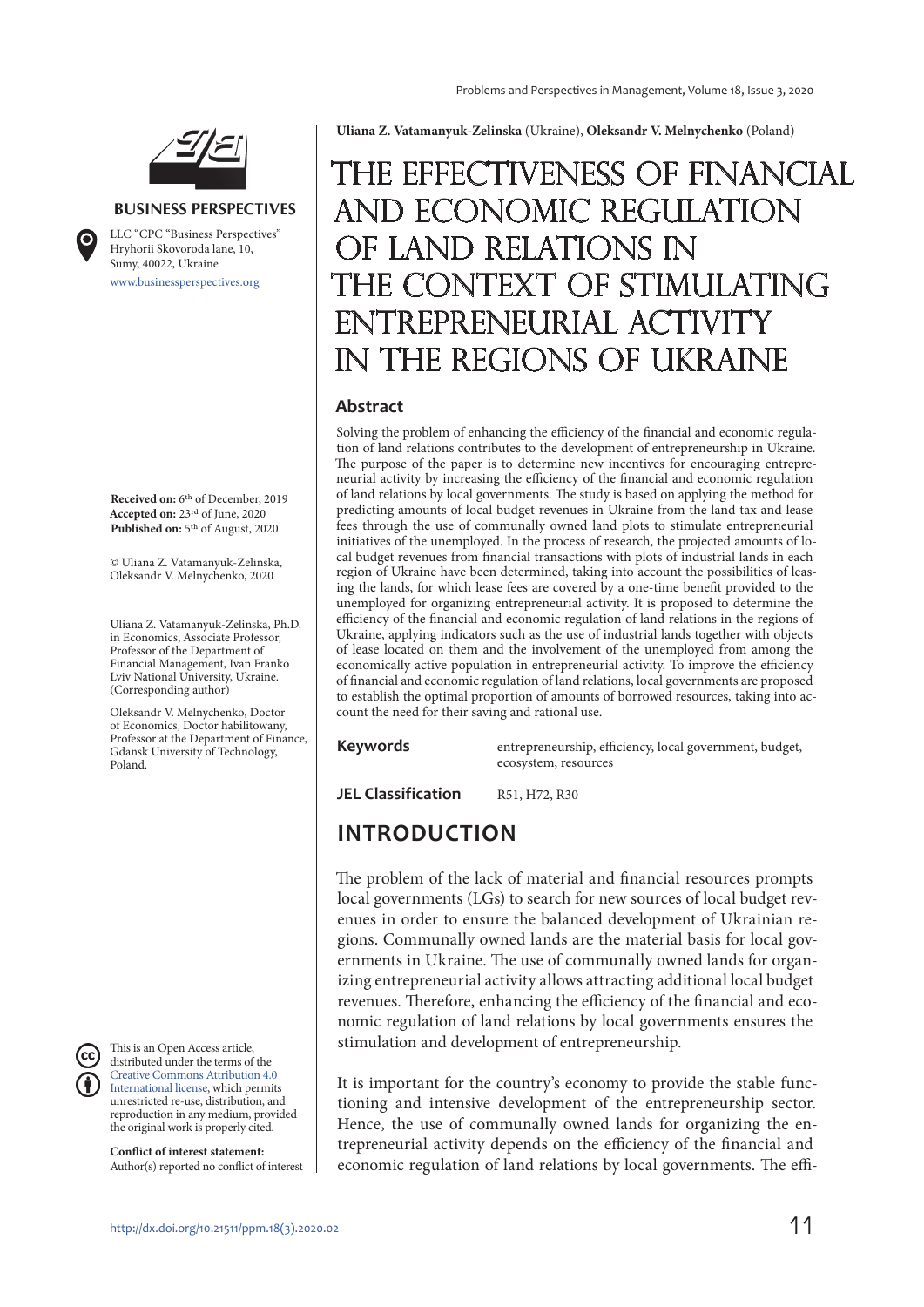ciency of the financial and economic regulation of land relations in terms of stimulating the entrepreneurship can be characterized by the rational and prudent use of communally owned lands being scarce resources within the material basis of local governments.

#### **1. LITERATURE REVIEW**

The efficiency is a comprehensive and complicated economic notion. Denis A. Grégoire and Naïma Cherchem describe it as the perception on the implementation as "a method of activity"; as drawing up new methodological indicators oriented toward certain results; as studying the main dynamics explaining causes and effects (Grégoire & Cherchem, 2020). Nevertheless, efficiency examinations (given the comprehensive nature of this notion) continue to address a number of theoretical and methodological problems. Researchers consider it as: first, the productivity of activity (process, project, or measures taken) equaling a ratio of the economic effect obtained to the cost of resources that lead to the receipt of this result; second, a complex assessment of results of using all types of resources; third, the extent of achieving the objectives established (Morshchenok, 2016). Hence, the efficiency indicates a result of achieving a purpose depending on amounts of resources borrowed for this purpose. The efficiency of regulating land relations in terms of stimulating the entrepreneurial activity emerges under achieving an economic effect from applying incentives for encouraging this activity. The entrepreneurial activity contributes to the capitalization of communally owned lands of local governments and the formation of local budget revenues owing to revenues from lease fees of sole proprietors.

The authority of local governments in the area of land relations encompasses the disposition of lands of territorial communities, particularly making plots of communally owned lands available for use (The Verkhovna Rada of Ukraine, 2001). In addition, local governments exercise the authority in ensuring the local economic development through engaging investment and the development of entrepreneurship (The Cabinet of Ministers of Ukraine, 2014).

The economic efficiency is a criterion for assessing the activity of a local government and is expressed as a ratio between a result (effect) and

expenses for achieving this result (Atamanchuk, 2006; Prykhodchenko, 2007). The activity of local governments in the area of regulating land relations requires substantiating its efficiency. The notion of efficiency is a managerial category, which indicates the degree of accomplishing established goals, i.e. a ratio between a result and goals or a result and expenses for achieving this result, and is the relative value calculated during a certain period (Krysak, 2015). It "…points to a connection with resources, a product, goals, and, obviously, with an effect…" (Potomkina, 2013). Thus, the efficiency of the activity of local governments in the sphere of regulating land relations depends on a result – an economic effect. The efficiency is different from the effect: the essence of the efficiency assumes that economists compute a ratio between achieved results and expenses, not the difference between results and expenses (Polehenka, 2016). The economic effect is achieved under exercising the authority of local governments in the sphere of regulating land relations to receive local budget revenues. Additional revenues of local budgets are accumulated through the use of incentives for stimulating entrepreneurial activity. Resources of own material and financial basis may be used in the form of incentives of local governments. A result of using land resources of communally owned lands for encouraging entrepreneurial activity is achieved through the accumulation of local budget revenues from lease fees.

A new concept of a flexible mixed decentralized model of management in Ukraine encourages local governments to mobilize taxes and save resources, particularly through the activation of the entrepreneurial activity development. This model consists in enhancing the extent of independence of local budgets and security budgets of regions (Kasiuk, 2016). The existence of own authority of local governments in the field of managing the material and financial basis, which is based on principles of the economic efficiency and economic expediency, affirms their financial independence (Dropa, 2017; Krysovatyy, Kyrylenko, Kneysler et al., 2017). Financial independence of local gov-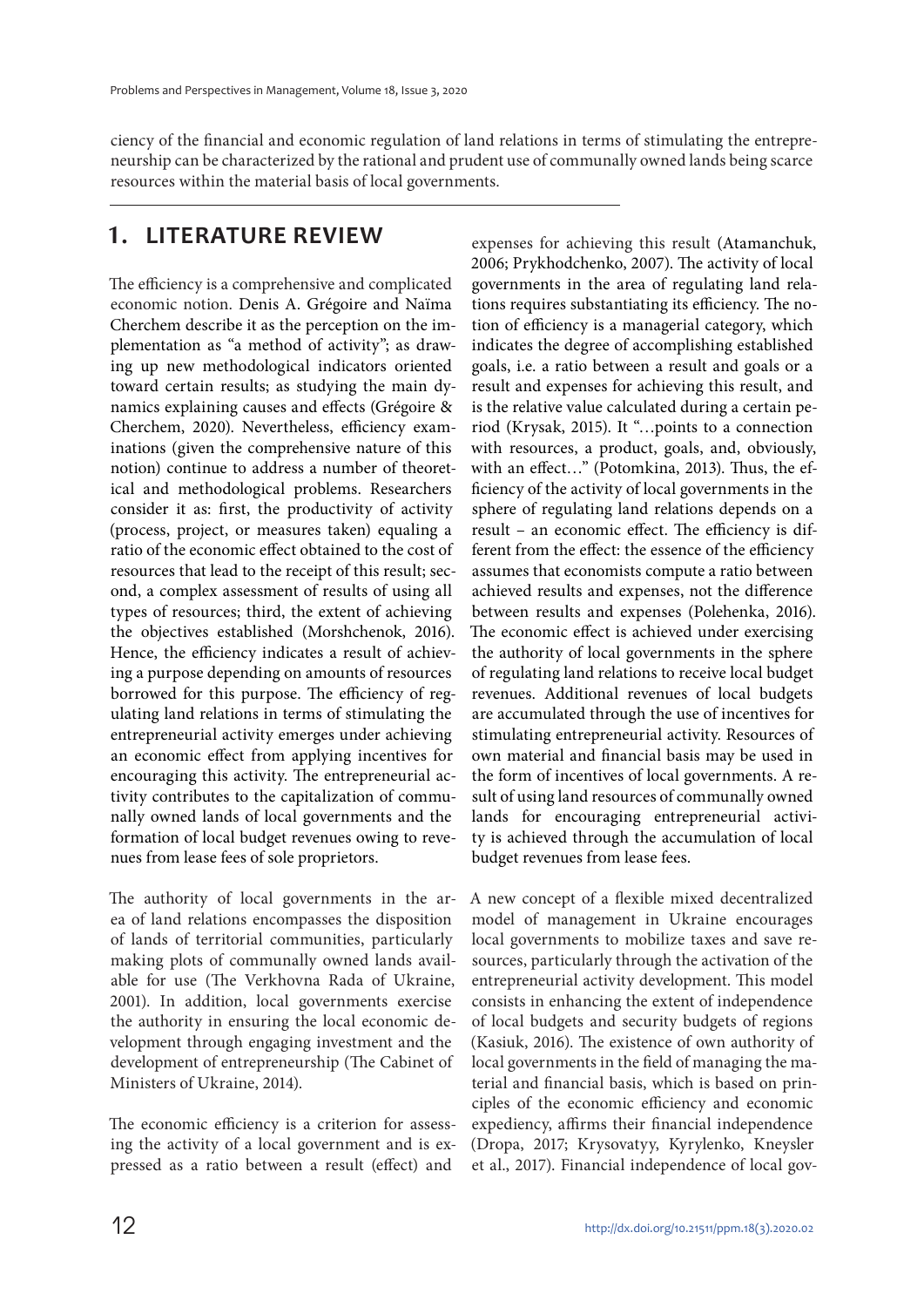ernments is embodied in the value of resources entirely or partially transferred to the local level alongside the established and delegated authority, as well as in the ability of local governments to efficiently manage them, i.e. to rationally use and increase them. Hence, the financial independence of local governments is an important precondition for the efficient financial and economic regulation of land relations, which fosters the rational use of land resources and encourages the development of entrepreneurship at the local level. The entrepreneurial activity provides budget-forming sources of local budget revenues in Ukraine, which include the land fee being a compulsory payment within the local tax for real estate, which is paid in the form of the land tax or lease fees for communally owned land plots (The Verkhovna Rada of Ukraine, 2010).

As a result, in the near future, local governments will become entirely dependent on local taxes for property and the business rather than subsidies. The results of research by Gobey and Matikonis (2019) and Asatryan, Baskaran, and Heinemann (2017) show that transferring the tax authority to the local level should ensure local budget revenues without applying state preferences. Consequences of decreased rate of the real estate tax for the small business indicate the higher dependence of local governments on the taxation of large corporations and restriction of the local autonomy. Regardless of whether small firms benefit from milder budgetary restrictions, such conditions foster the shortterm survival rather than growth. Moreover, the reduced rate of the real estate tax for the small business does not facilitate an increase in employment (Gobey & Matikonis, 2019; Asatryan, Baskaran, & Heinemann, 2017). Simultaneously, encouraging entrepreneurship is mainly related to providing productive employment, reducing inequality and decreasing social escalation in society as a guarantee of universal basic income and progressive taxation. Nowadays, tax instruments for the economic regulation of land relations in Ukraine are limited because they comprise only the land tax and lease fees for using land plots, as well as the single tax for the fourth group of taxpayers. However, the efficiency of financial and economic regulation of land relations at the local level depends on the exercise of the powers local governments regarding the establishment of the rate of land tax and

the rental fee for land plots based on its normative monetary evaluation. Therefore, the economic effect from commercial transactions with land plots may be achieved through the compensation of these payments for the unemployed starting their own business. It is proposed to engage financial resources of the Unemployment Benefit Social Insurance Fund (UBSIF) in the form of the financial assistance for the unemployed to help them organize business and the amount of its balances at the end of the year.

Usually, entrepreneurship is examined from the standpoint of motivating an entrepreneur. However, the motivation in entrepreneurship should be considered as an economic process, which may be regulated to achieve a necessary positive economic effect from the economic activity of an entrepreneur. The motivation is considered as a particular set of tools for encouraging and forcing, which allows influencing the economic efficiency in managing the entrepreneurial activity (Kotliarevskyi, 2014). Therefore, making land plots available for organizing the entrepreneurial activity by the unemployed from among the economically active population will be an incentive for activating entrepreneurial initiatives among the unemployed and will ensure achieving the economic effect, as well as saving financial resources without decreasing the entrepreneur's profit. Nevertheless, the achievement of high efficiency in regulating land relations at the expense of profitable commercial transactions with land plots should be based on the principles of rational use and protection of lands, as well as taking into account the scarcity of this resource within the material basis of local governments.

The implementation of the State Target Program for Development of Land Relations in Ukraine declares solving most of socio-economic and ecological problems of the urban and rural land use, creating a stable market mechanism to regulate land relations, forming the financially-attractive land use, ensuring the creation of an integrated system of exercise bodies and local government agencies to manage land resources, improving economic and legal relations of land ownership, developing land management and economic regulation of the land use, and the phased launch of the economic circulation of land plots and rights to them (The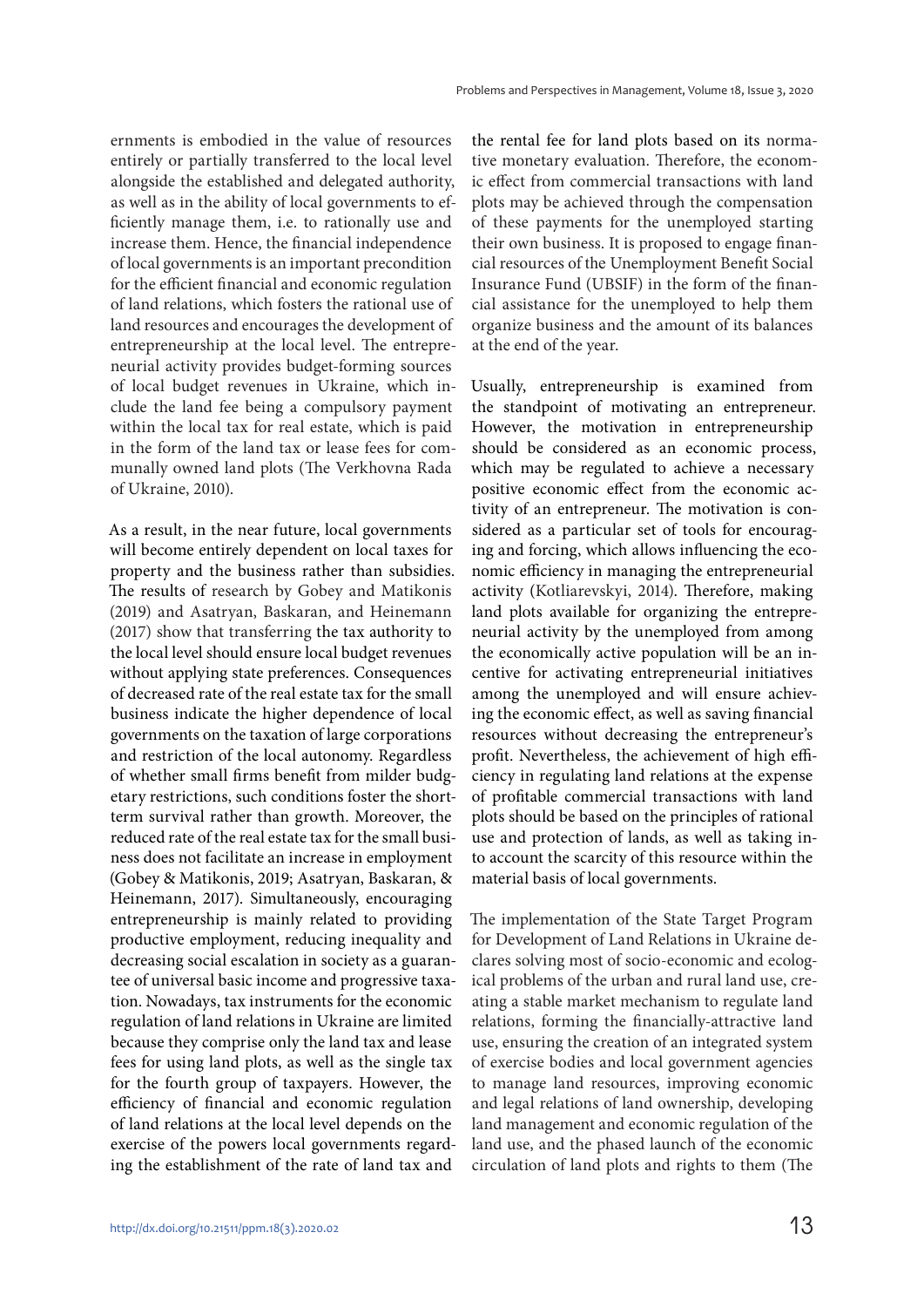Cabinet of Ministers of Ukraine, 2009). However, many economists point out that, to provide the efficient regulation of land relations, there is a need for the formation of a multi-sectoral economy based on the search for new forms of management for the efficient and rational use of land (Koroteyev, Korman, Manziy, Semenda, & Semenda, 2017). At the current stage of economic transformations in Ukraine, directions of the financial and economic regulation of land relations should be declared in development strategies for each region of Ukraine, and should also be financed. In the context of the scarcity of their own resources, the activity of local governments in the field regulating land relations should be directed towards involving additional local budget revenues through the efficient use of lands, including those for organizing entrepreneurial activity. Such measures will allow local governments allocating borrowed funds for the preservation and reproduction of land resources of their own material basis.

Regardless of the organizational and legal structure, a type of activity, a sector of functioning of sole proprietors, and a type of commercial transactions with communally owned land plots of local governments, this influences the financial potential of sole proprietors, territories of local governments, and the development of entrepreneurship in each region of Ukraine. The creation of optimal economic conditions to form entrepreneurial potential of a region ensured by the efficient entrepreneurial activity is one of relevant goals of a regional economic policy (Shchehliuk, 2017). Its activation is also based on local strategies of regional development (Melnychenko, 2015). Regional strategies contemplate the main frameworks for regulating processes of the use, disposition, ownership, protection, and reproduction of land resources. However, current policies for stimulating the entrepreneurial activity in developing and developed countries are oriented towards facilitating the development of an entrepreneurial ecosystem: an interrelated system of efforts creating and supporting the regional entrepreneurship. Positive impacts of entrepreneurial ecosystems occur immediately at the stage of registration and spread to the economic activity of new business entities. These provide them with greater opportunities in managing and the optimal use of resources (Roundy & Fayard, 2019). Nowadays, Ukraine

has problems with delineating powers between local governments stipulated by the political situation, imperfection and incoherence of the institution of delegated powers, its inconsistency with European practice, a complicated system and the structure of managerial institutions, and the resulting excessive increase in budgetary spending (Buhlak, 2018; Pikhotskyi & Rysin, 2019). Thus, the formation of entrepreneurial ecosystems in Ukraine with the participation of local governments is complicated. Simultaneously, to activate entrepreneurial activity, governmental officials have to combine incentives used by local governments with opportunities of the institutional, socio-cultural, organizational, and communication support on the part of other entities of financial relations.

## **2. AIMS**

The aim of the paper is to identify new incentives for activating entrepreneurial activity by enhancing the efficiency of financial and economic regulation of land relations by local governments.

## **3. METHODS**

Within the framework of the idea of the efficiency of financial and economic regulation of land relations in terms of stimulating entrepreneurial activity, the study proposes to use the following indicators:

- the efficiency of using industrial lands within built-up areas together with objects of lease located on them, which is calculated as the ratio of a rental fee (land tax) to an area of land plots, UAH/m<sup>2</sup> per year;
- the efficiency of involving the unemployed in the entrepreneurial activity, which is calculated as the ratio of a rental fee (land tax) for the use of land plots to the number of persons from among the unemployed who are registered as sole proprietors, UAH/person per year.

The indicators express the rate of the efficiency of using communally owned plots of industrial lands for organizing entrepreneurial activity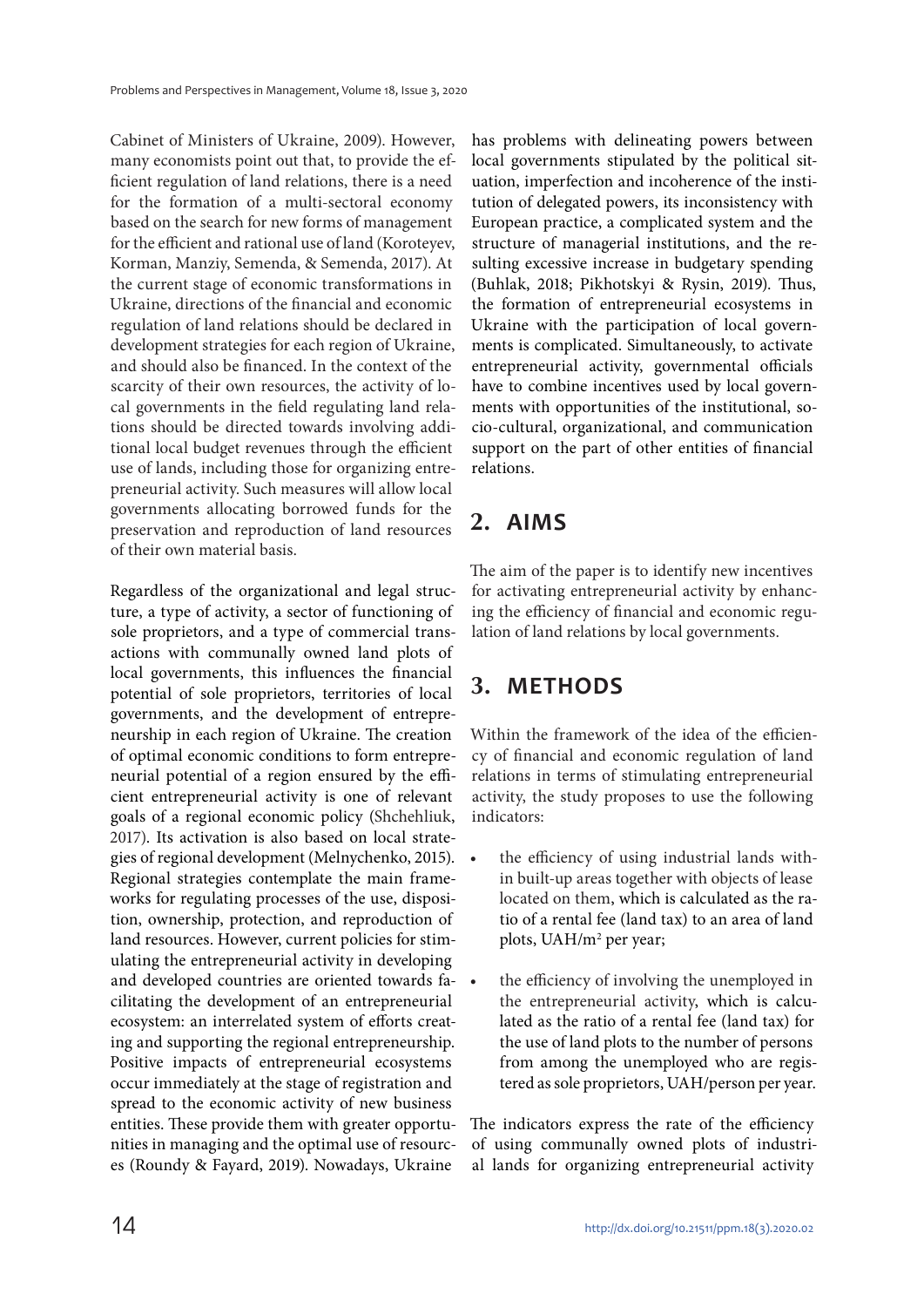and the rate of involving the unemployed in the entrepreneurial activity through making plots of industrial lands together with objects located on them available for lease. The calculation of these indicators is based on using the system and structural approach. The complex analysis of these indicators is the basis for determining amounts of material and financial resources that are essential for local governments in stimulating the development of entrepreneurship. The economic effect is achieved under the exercise of authority of local governments in regulating land relations in order to receive additional local budget revenues from lease fees. The prognostication method is used to determine amounts of local budget revenues from lease fees through the use of plots of industrial lands for organizing entrepreneurial activity and stimulating entrepreneurial initiatives of the unemployed.

The trend technique is used to predict total amounts of financial benefits to the unemployed for organizing entrepreneurial activity in the regions of Ukraine in the process of determining variants of involving resources to encourage the development of entrepreneurship. The option of involving resources at the level of 1% of amounts of the material assistance to the unemployed and the balance of the UBSIF was chosen, which is effective in the short run. To indicate the value of communally owned plots of industrial lands, statistical analysis is applied. The average rate of unemployment in Ukraine is used to identify the regions where stimulating entrepreneurial initiatives of the unemployed is a priority. The representativeness of indicators is affirmed by statistical data.

### **4. RESULTS**

Receiving local budget revenues from land fees (the land tax and lease fees) of the unemployed starting their entrepreneurial activity is an important condition for the effectiveness of financial and economic regulation of land relations in terms of stimulating entrepreneurial activity. The efficiency of financial and economic regulation of land relations depends on the amount of resources attracted by local governments as incentives to activate entrepreneurial initiatives among the unemployed. The growth in the number of the unemployed in Ukraine is one of the reasons for the need to intensify the entrepreneurial activity. Given the authority of local governments in the field of managing communal property, they may use resources of their own material basis to stimulate their entrepreneurial activity. Lands of territorial communities are subject to communal property rights. Local governments, on behalf of and in the interest of territorial communities, dispose with objects of the communal property right, they particularly conduct all property transactions, which may transfer objects of the right to communal property for the permanent or temporary use, especially to individuals (The Verkhovna Rada of Ukraine, 1997). Therefore, the efficiency of regulating land relations mainly depends on local governments.

The permanent deficit of budgetary funds and using reverse grants by the government require local governments to make new decisions for attracting additional local budget revenues. Financial transactions with communally owned land plots ensure such opportunity. This fact is affirmed by the positive dynamics of local budget revenues from fees for using land plots in Ukraine. The study observes the increase of these revenues by UAH 154,807.7 thousand (121.0%) in 2015, by UAH 921,086.9 thousand (103.5%) in 2016, by UAH 1,267,123.4 thousand (103.5%) in 2017, and by UAH 5,514.6 thousand (120.2%) in 2018 (Figure 1).

This tendency is due to a decrease in the number of land fee deductions, the abolishment of the fixed agricultural tax and transferring this fee to the system of local taxes, as well as extending the tax base of the land tax. Despite positive dynamics, the proportion of revenues from the land fee in total revenues of local budgets of Ukraine is insignificant. This is particularly due to illicit financial transactions with land plots (Watamanyuk-Zelinska & Malets, 2018).

The proportion of revenues from the land fee in total revenues of local budgets is estimated at 5-7%. An increase in land fees owing to the normative monetary evaluation of lands in compliance with new coefficients in 2018 has led to this situation. A ratio between amounts of revenues from lease fees and the land tax is 60/30 (Vatamanyuk-Zelinska & Sytnyk, 2019).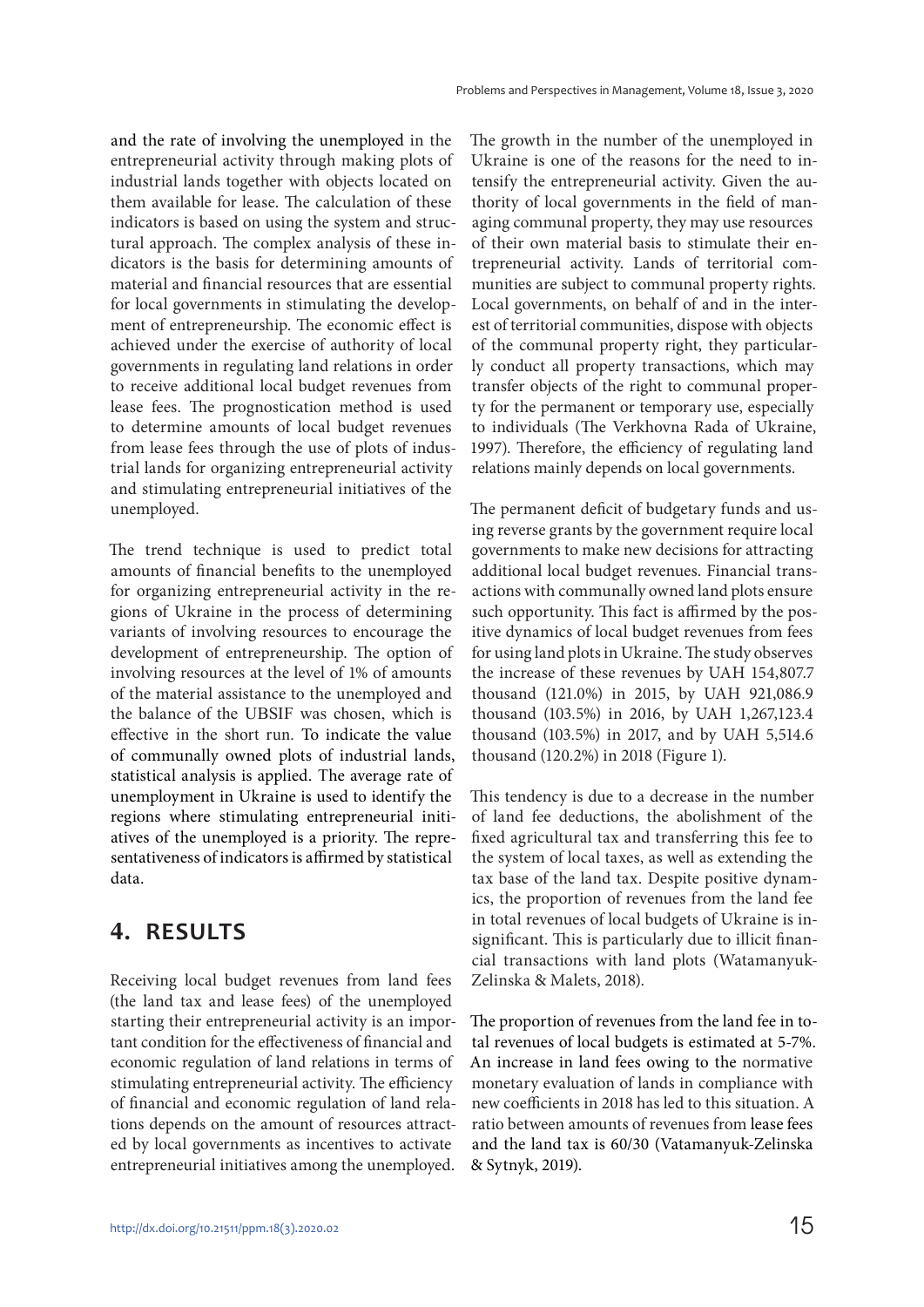#### Source: State Statistics Service of Ukraine (2016, 2017, 2018a, 2019).

Structure of income from fees for the revenues of oblast (regional) budgets and budgets of cities of Kyiv and Sevastopol from the sale of communal lands and payments (fees) for communal lands, %

Growth rates of revenues of oblast (regional) budgets and budgets of the cities of Kyiv and Sevastopol from the sale of communal lands and payments (fees) for communal lands, %



*Note:* With regard to payments (fees) for land (since fees, which had been referred to as land fees, fell under the category of local taxes in 2015, this name has not officially used; therefore, the use of this name in the article is due to the need to present data in a comparable format, since this name was used in previous periods), the data for 2014 are disclosed to compare trends that existed before implementing the reform of the hierarchy of territorial units, and tendencies that existed after implementing the reform in 2015.

#### **Figure 1.** Growth rates and the structure of revenues in local budgets of Ukraine

An increase in amounts of local budget revenues from land fees depends on the efficiency of regulating land relations and supporting entrepreneurial activity at the local level. The efficiency of financial and economic regulation of land relations also depends on the physical condition and

amounts of land resources of local governments. This allows local governments to conduct financial transactions with land plots to raise local budget revenues at the expense of revenues from lease fees, land tax, and the single tax for the fourth group of taxpayers.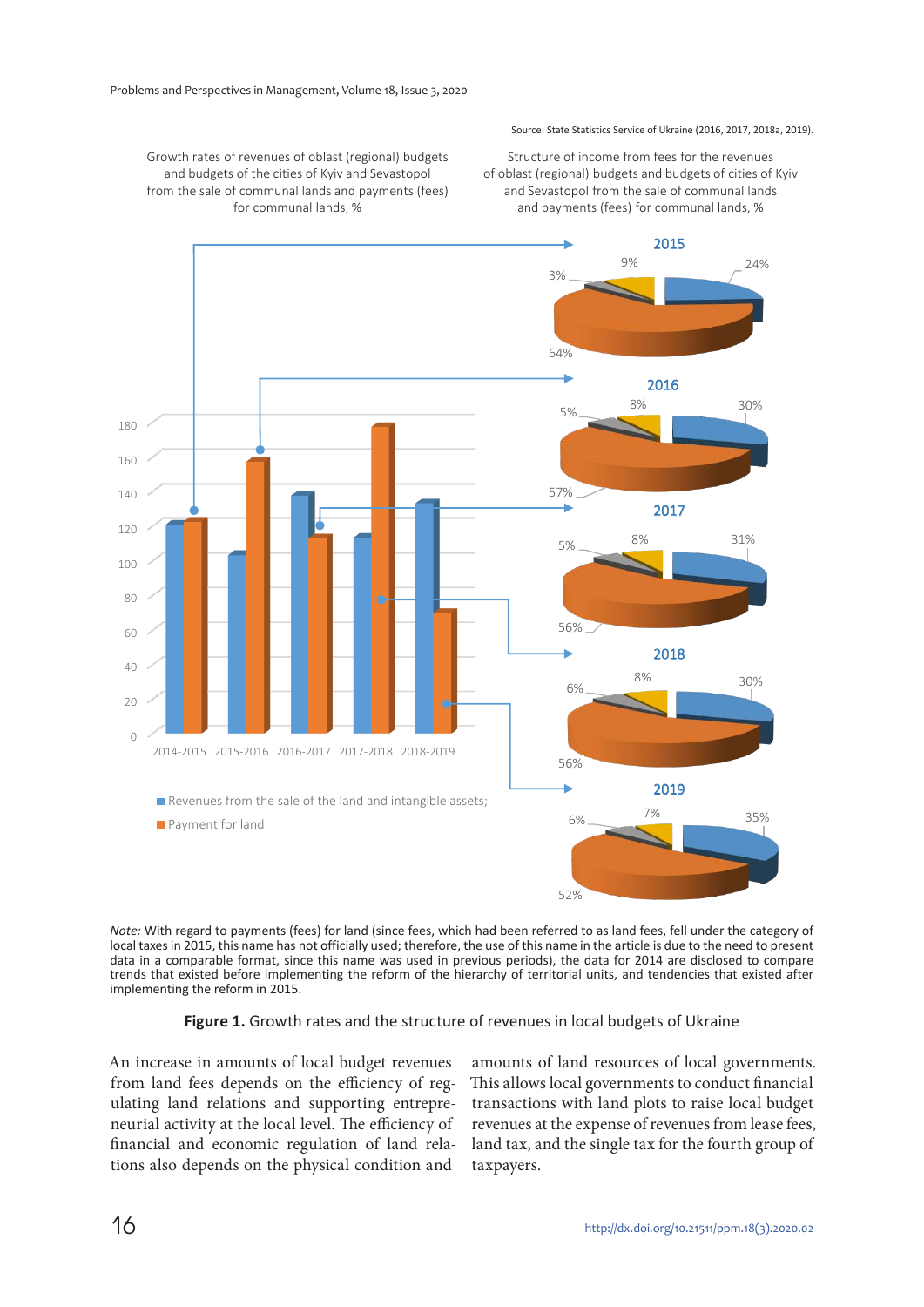To enhance the efficiency of the financial and economic regulation of land relations from the standpoint of stimulating the entrepreneurship, local governments are proposed to involve land resources, which are currently not used, to organize entrepreneurial activity. Objects located in the territory of large industrial enterprises (storages, plots, objects for warehouses and vehicles, etc.) do not presently function due to the decline in production (State Statistics Service of Ukraine, 2018b). With respect to objects administrated by military units, military units or any other permanent users of land plots are not eligible for their disposition since local governments similarly have the right to own these plots (The Verkhovna Rada of Ukraine, 2001). The situation with land plots being in the permanent use of other establishments, institutions, and organizations is analogical. None of them uses all the lands being available for exploitation simultaneously and entirely. The Ministry of Defence of Ukraine is ready to transfer approximately 10-15% of the total amount of lands (500 thousand ha) at the disposal of the Ministry for short-term lease (The Verkhovna Rada of Ukraine, 2017). Hence, local budget revenues in Ukraine from the lease of 50-75 thousand ha of industrial lands owned by the Ministry of Defence of Ukraine at the 3% average normative monetary evaluation (907.38 thousand UAH/ha) will range from UAH 1,361,070.00 thousand to UAH 2,041,605.00 thousand per year.

Consequently, the communal property includes industrial lands used or intended for ensuring activities of industrial enterprises, as well as exploiting industrial objects. Citizens, as sole proprietors, may be users of such lands, since the Land Code of Ukraine does not establish direct restrictions on the acquisition of property rights or the use of land plots for the above purposes. Citizens and legal entities acquire property rights for the use of land plots from among communally owned lands according to the decision of local governments within their responsibility enshrined in the Land Code of Ukraine or according to the results of an auction (The Verkhovna Rada of Ukraine, 2001). Given the right to disposition of industrial lands, it should be noted that the right to ownership for a land plot from among industrial lands is inseparably linked to the property right for an industrial unit. In other words, the lease of communally

owned industrial lands belonging to local governments will also contemplate exploiting industrial units located on such lands.

Therefore, plots of industrial lands, together with venues for the lease located on them, are the reserve of own resources of local governments to be proposed for organizing the entrepreneurial activity in order to stimulate its development. Stimulating the development of entrepreneurship helps enhance the efficiency of financial and economic regulation of land relations at the local level. Thus, achieving the economic effect relates to amounts of reserves of land resources belonged to local governments and their use to organize entrepreneurial activity, as well as to local budget revenues from the entrepreneurial activity taxation. The use of new incentives for activating the entrepreneurship by local governments is also concerned with the need to reduce unemployment rate in the regions of Ukraine. To overcome this problem, this study suggests making plots of industrial lands available for use by the unemployed who are registered as sole proprietors, and ensuring the reimbursement of lease fees and the land tax at the expense of financial benefits provided to the unemployed.

The unemployment benefit, including the one-time benefit for organizing the entrepreneurial activity by the unemployed, is provided to insured and uninsured persons being officially recognized as unemployed in accordance with the established procedure. An amount of the one-time benefit equals the annual sum of the unemployment benefit. It is calculated in accordance with the maximum and minimum amount of the benefit established by the board of directors of the Unemployment Benefit Social Insurance Fund as of the date of state registration of a legal entity or sole proprietor (The Ministry of Social Policy of Ukraine, 2015). Table 1 presents the projected amount of benefits provided by the UBSIF to the unemployed for organizing the entrepreneurial activity.

The proportion of the one-time benefit for launching own business in the total amount of material assistance in 2016–2017 is approximately 1%. Thus, given the annual amounts of the balance of the Unemployment Benefit Social Insurance Fund, prognosticated amounts of payments of this benefit are estimated at: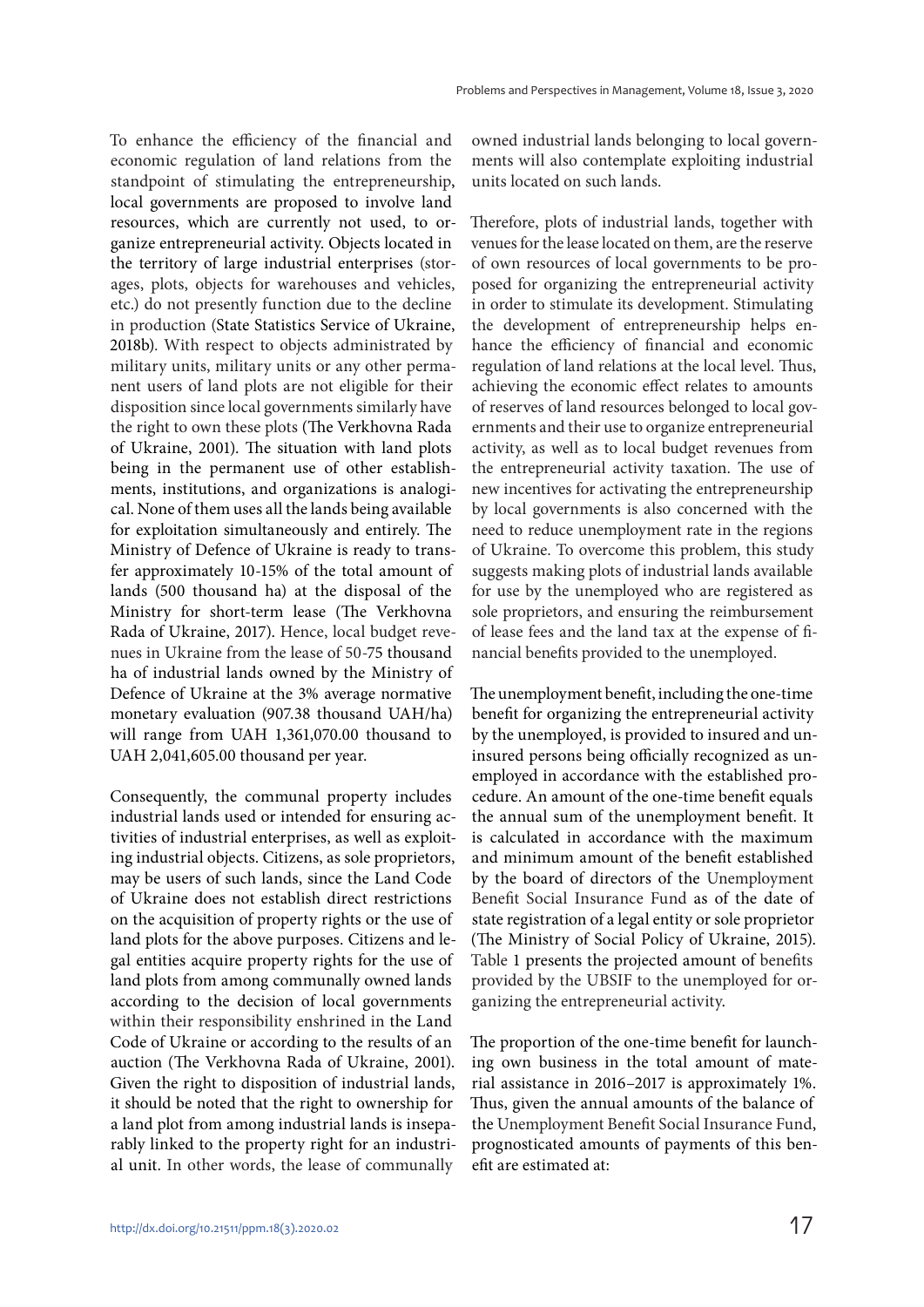- 1) UAH 1,311,585.26 thousand at the level of 1% of amounts of the material assistance for the unemployed and the balance of the UBSIF;
- 2)  $710,988.98 + 1,193,086.10 = 1,904,075.08$  thousand UAH – at the level of 6% of the material assistance for the unemployed (at the beginning of 2020 – 6% of the material assistance, taking the existing balance of the UBSIF into account).

In the long term. this is expedient, since the volume of financial assistance will grow whereas the UBSIF balances should be liquidated.

It is proposed to direct funds of this assistance towards the coverage of lease fees and the land tax of registered sole proprietors from among the previously unemployed persons. Thus, the efficiency of the financial and economic regulation of land relations in terms of stimulating entrepreneurial activity will be determined according to the following indicators:

- the efficiency of using plots of industrial lands in built-up areas together with objects of lease located on them, which shows the annual amounts of local budget revenues from the lease of a unit of such an area;
- the efficiency of involving the unemployed in the entrepreneurial activity, which shows the amount of revenues from the lease fee or land tax that one sole proprietor pays to a local budget per year at the expense of funds of the one-time benefit for starting his/her own business.

The efficiency of financial and economic regulation of land relations from the standpoint of stimulating the entrepreneurship is achieved through obtaining the maximum benefit (the projected amounts of local budget revenues from the lease fees and land tax reimbursed by funds of the financial benefit provided by the UBSIF) from the minimum amounts of engaged resources – 0.1% of industrial lands in built-up areas together with objects of lease located on them and 0.1% of the general number of the unemployed involved in the entrepreneurial activity in each region of Ukraine.

The projected amounts of own revenues of corresponding local budgets  $(D<sub>n</sub>)$  from the lease fee and land tax owing to involving financial resources of the UBSIF  $(V_{\text{unsy})}$  are determined in compliance with the following model:

$$
D_n = S_p \frac{0.1}{100} \cdot NME \frac{3}{100} \cdot U_{15-70} \cdot \frac{0.1}{100}
$$
, thousand

UAH per year

where *n* – local budget;  $S_p$  – plots of industrial lands in built-up areas together with objects of lease located on them,  $m^2$ ;  $U_{15-70}$  – the number of the unemployed from among the economically active population, persons; and NME – normative monetary evaluation of land plots, UAH/ha;

The efficiency of involving the unemployed in the entrepreneurial activity is determined in compliance with the following model:

for regions where the unemployment rate is higher than the average in Ukraine:

$$
E_{U_{15-70}} = \frac{D_n}{U_{15-70}} \cdot 0.1\%, \text{ UAH/persons};
$$

• for regions with the lower unemployment rate (within the UBSIF balance after the allocation among regions with above average unemployment rate):

$$
E_{U_{15-70}} = \frac{V_{UBSIF_b}}{E_{U_{15-70}}} \cdot 0.1\%, \text{ UAH/persons.}
$$

The efficiency of using industrial lands in builtup areas together with objects of lease located on  $\text{then } (E_{s_p})$ :

for regions where the unemployment rate is above the average for Ukraine:

$$
E_{s_p} = \frac{D_n \cdot 1,000}{S_n \cdot 0.1\% \cdot 10,000}, \text{ UAH/m}^2;
$$

for regions where the unemployment rate is below the average for Ukraine (within the UBSIF balance after the allocation among regions with above average unemployment rate):

$$
E_{s_p} = \frac{V_{UBSIF_b} \cdot 1,000}{0.1\% \cdot 10,000}, \text{ UAH/m}^2.
$$

Table 2 shows the results of calculating the indicators of the efficiency of financial and economic regulation of land relations on the level of each region of Ukraine.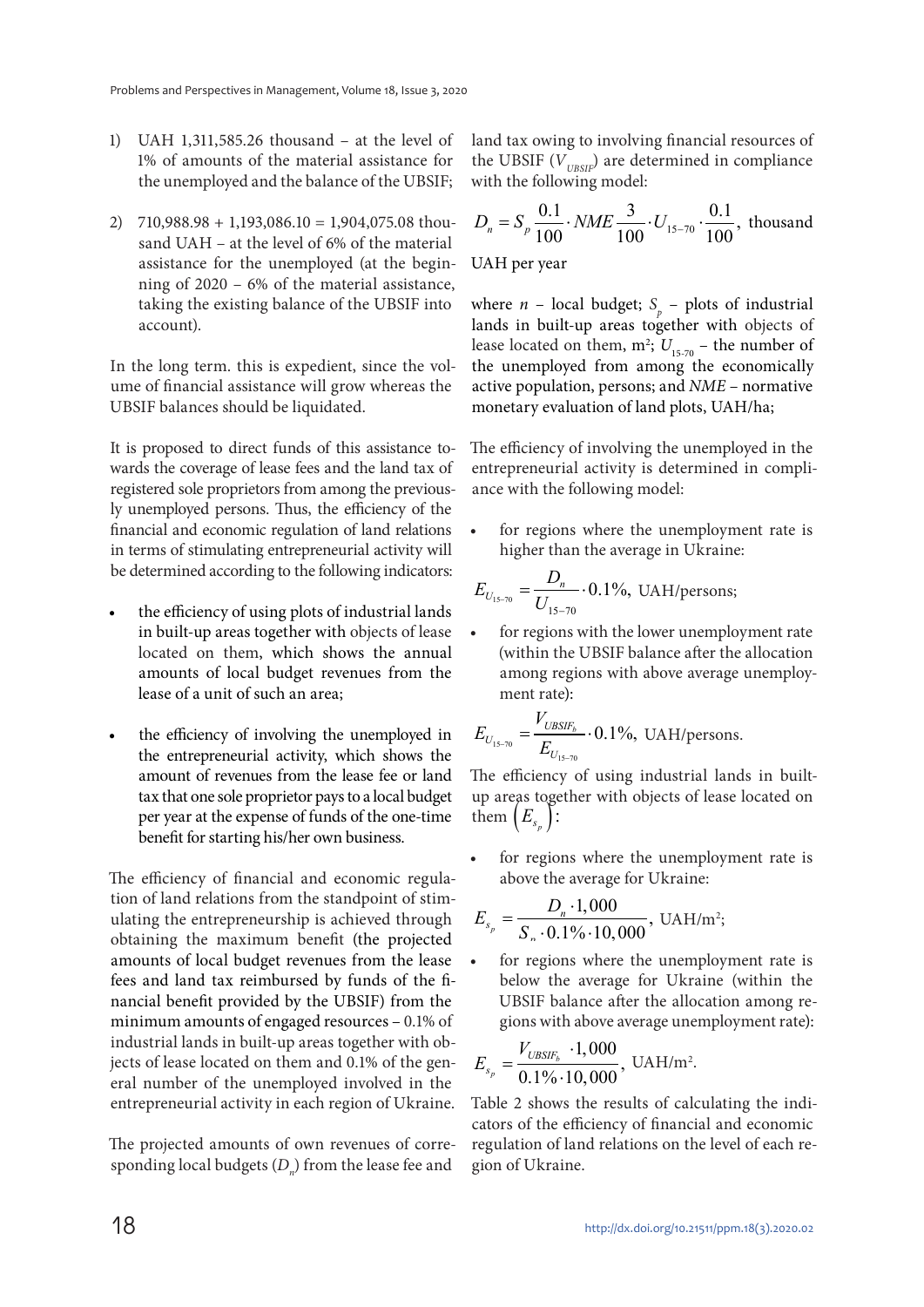| Period                      | Unemployment benefit,<br>thousand UAH | <b>UBSIF balance at</b><br>the beginning of the<br>year, thousand UAH | <b>Amounts of</b><br>the benefits<br>provided to the<br>unemployed<br>when organizing<br>entrepreneurial<br>activity, UAH | Proportion<br>of benefits<br>in the total<br>amount of<br>material<br>assistance, % | Proportion of<br>benefits and<br>balance in the<br>total amount<br>of material<br>assistance, % | Relative<br>dynamics of the<br>increase in the<br><b>UBSIF balance</b><br>(compared to<br>the previous<br>year), % | Projected amounts of benefits in<br>2020, thousand UAH                              |                                                                   |
|-----------------------------|---------------------------------------|-----------------------------------------------------------------------|---------------------------------------------------------------------------------------------------------------------------|-------------------------------------------------------------------------------------|-------------------------------------------------------------------------------------------------|--------------------------------------------------------------------------------------------------------------------|-------------------------------------------------------------------------------------|-------------------------------------------------------------------|
|                             |                                       |                                                                       |                                                                                                                           |                                                                                     |                                                                                                 |                                                                                                                    | At the level of 1%<br>of amounts of the<br>benefits and the<br><b>UBSIF</b> balance | At the level of<br>6% of amounts<br>of the material<br>assistance |
| 2016                        | 6,662,027.20                          | 353,508.50                                                            | 69,313.9                                                                                                                  | 1.04                                                                                | 6.30                                                                                            |                                                                                                                    |                                                                                     |                                                                   |
| 2017                        | 8,514,417.80                          | 426,264.10                                                            | 46.412.6                                                                                                                  | 0.54                                                                                | 5.55                                                                                            | 20.59                                                                                                              |                                                                                     |                                                                   |
| 2018                        | 8,993,835.60                          | 1,010,062.50                                                          |                                                                                                                           |                                                                                     |                                                                                                 | 136.96                                                                                                             |                                                                                     |                                                                   |
| 2019                        | 9,661,478.00                          | 1,958,951.50                                                          |                                                                                                                           |                                                                                     |                                                                                                 | 193.94                                                                                                             | 1,311,584.26                                                                        | 710,988.98                                                        |
| At the beginning of<br>2020 | 11,849,816.60                         | 1,193,086.10                                                          |                                                                                                                           |                                                                                     |                                                                                                 | 60.90                                                                                                              |                                                                                     |                                                                   |
| Average                     | 9,136,314.98                          | 988,374.54                                                            | 57,863.25                                                                                                                 |                                                                                     | 6                                                                                               | 72.65                                                                                                              |                                                                                     |                                                                   |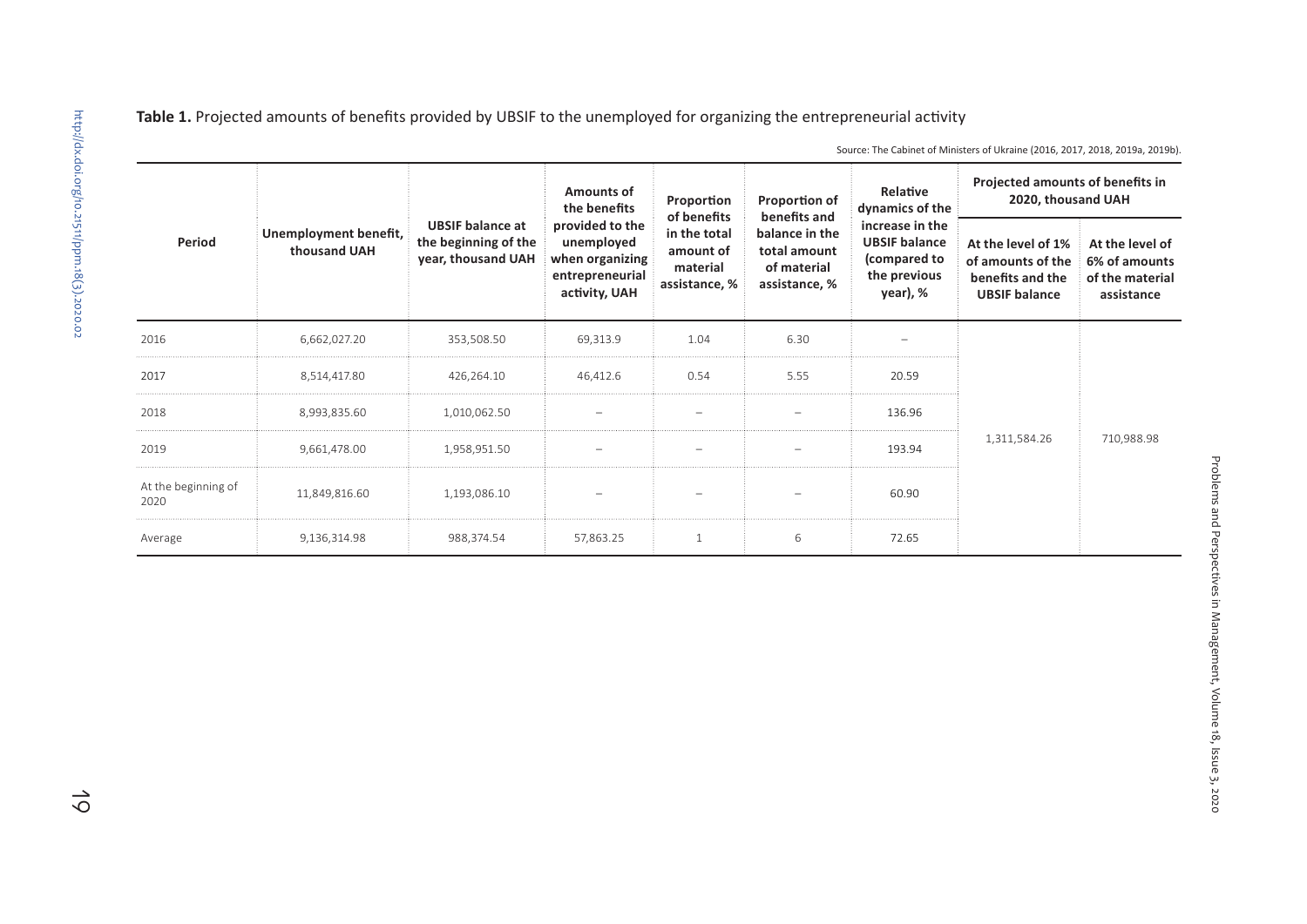Table 2. Results of calculating the indicators of the efficiency of financial and economic regulation of land relations on the level of each region of Ukraine

|                 | Region area, thousand ha | Area of industrial<br>lands $(S_p)$ , ha | NME of industrial<br>lands, UAH/ha | population,<br>the unemployed $(U_{_{15.70}})$ ,<br>thousand<br>Economically active | <b>Unemployment benefit for organizing</b><br>entrepreneurial activity      |                                      |                                                                    |                                                                                                                                     | and                                                                                                                   | Efficiency                                                                           |                                                                                                            |
|-----------------|--------------------------|------------------------------------------|------------------------------------|-------------------------------------------------------------------------------------|-----------------------------------------------------------------------------|--------------------------------------|--------------------------------------------------------------------|-------------------------------------------------------------------------------------------------------------------------------------|-----------------------------------------------------------------------------------------------------------------------|--------------------------------------------------------------------------------------|------------------------------------------------------------------------------------------------------------|
| Region*         |                          |                                          |                                    |                                                                                     | received the benefits,<br>of the<br>unemployed who<br>persons<br>The number | Amounts of benefits,<br>thousand UAH | of benefits<br>in the total amount of<br>benefits, %<br>Proportion | Projected amounts of revenues<br>the UBSIF balance, $(V_{\rm US3F_8}$ )),<br>$(D_n)$ , (in thousand UAH of<br>thousand UAH per year | Capacity of attracted resources<br>****<br>$\overline{m}^2$<br>$0.1\%^*U_{15.70}$ , persons<br>at the level of 0.1% S | Use of industrial lands<br>UAH/m <sup>2</sup><br>$\rightarrow$<br>$E_{\mathbf{s}_p}$ | Involving the unemployed<br>in entrepreneurial activity<br>$E_{_{U_{1 S\cdots\gamma_{0}}} }$ , UAH/persons |
| Vinnytsia       | 2.651.3                  | 7.787.8                                  | 724,925.0                          | 76.5                                                                                | 105.0                                                                       | 2,755.5                              | 5.93                                                               | 12,956.59                                                                                                                           | 77,878/77                                                                                                             | 166.37                                                                               | 168,267.40                                                                                                 |
| Volyn           | 2,014.4                  | 3,184.7                                  | 736,434.0                          | 52.1                                                                                | 148.0                                                                       | 2,724.10                             | 5.87                                                               | (59, 377.97)                                                                                                                        | 31,847/844                                                                                                            | 1,864.48                                                                             | 70,353.05                                                                                                  |
| Dnipropetrovsk  | 3,191.4                  | 27,802.4                                 | 1,823,581.0                        | 129.2                                                                               | 132.0                                                                       | 2,756.30                             | 5.93                                                               | 196,512.92                                                                                                                          | 278,024/129                                                                                                           | 706.82                                                                               | 1,523,355.97                                                                                               |
| Donetsk**       | 2,651.7                  | 29,528.4                                 | 737,500.0                          | 125.3                                                                               | 85.0                                                                        | 2,419.70                             | 5.21                                                               | 81,860.48                                                                                                                           | 295,284/125                                                                                                           | 277.23                                                                               | 654,883.84                                                                                                 |
| Zhytomyr        | 2,983.2                  | 6,107.3                                  | 442,593.0                          | 62.0                                                                                | 27.0                                                                        | 654.10                               | 1.40                                                               | (59, 377.97)                                                                                                                        | 61,073/732                                                                                                            | 972.25                                                                               | 81,117.45                                                                                                  |
| Zakarpattia     | 1,277.7                  | 2,594.9                                  | 1,424,239.0                        | 58.2                                                                                | 75.0                                                                        | 1,423.90                             | 3.07                                                               | (59, 377.97)                                                                                                                        | 25,949/536                                                                                                            | 2,288.26                                                                             | 110,779,79                                                                                                 |
| Zaporizhzhia    | 2,718.0                  | 7,924.9                                  | 788,122.0                          | 86.2                                                                                | 97.0                                                                        | 2,752.10                             | 5.93                                                               | 16,151.61                                                                                                                           | 79,249/86                                                                                                             | 203.81                                                                               | 187,809.42                                                                                                 |
| Ivano-Frankivsk | 1,390.0                  | 6,281.4                                  | 1,196,881.0                        | 51.9                                                                                | 67.0                                                                        | 2,077.70                             | 4.48                                                               | (59, 377.97)                                                                                                                        | 62,814/263                                                                                                            | 945.30                                                                               | 225,771.75                                                                                                 |
| Kyiv***         | 2,813.1                  | 11,736.9                                 | 566,200.0                          | 153.0                                                                               | 230.0                                                                       | 7,670.10                             | 16.53                                                              | 30,502.54                                                                                                                           | 117,369/153                                                                                                           | 259.89                                                                               | 199,363,01                                                                                                 |
| Kirovohrad      | 2,458.8                  | 10,581.0                                 | 743,817.0                          | 52.9                                                                                | 40.0                                                                        | 1,096.00                             | 2.36                                                               | (59, 377.97)                                                                                                                        | 105,810/252                                                                                                           | 561,18                                                                               | 235,626.87                                                                                                 |
| Luhansk         | 2,668.4                  | 14,184.9                                 | 360,561.0                          | 58.3                                                                                | 32.0                                                                        | 1,309.20                             | 2.82                                                               | (59, 377.97)                                                                                                                        | 141,849/387                                                                                                           | 418.60                                                                               | 153,431.45                                                                                                 |
| Lviv            | 2,183.3                  | 9,941.0                                  | 371,183.0                          | 85.8                                                                                | 172.0                                                                       | 2,943.10                             | 6.34                                                               | 9,497.88                                                                                                                            | 99,410/86                                                                                                             | 95.54                                                                                | 110,440.47                                                                                                 |
| Mykolaiv        | 2,459.8                  | 5,209.9                                  | 1,173,120.0                        | 56.3                                                                                | 40.0                                                                        | 1,177.10                             | 2.54                                                               | (59, 377.97)                                                                                                                        | 52,099/324                                                                                                            | 1,139.71                                                                             | 183,265.34                                                                                                 |
| Odesa           | 3,331.0                  | 6,535.2                                  | 907,380.0                          | 77.2                                                                                | 60.0                                                                        | 1,539.60                             | 3.32                                                               | 13,733.67                                                                                                                           | 65,352/77                                                                                                             | 210.15                                                                               | 178,359.35                                                                                                 |
| Poltava         | 2,874,8                  | 11,784.9                                 | 745,421.0                          | 78.3                                                                                | 58.0                                                                        | 1,252.10                             | 2.70                                                               | 20,635.29                                                                                                                           | 117,849/78                                                                                                            | 175.10                                                                               | 264,555.00                                                                                                 |
| Rivne           | 2,004.7                  | 4,684.3                                  | 110,100.0                          | 60.1                                                                                | 79.0                                                                        | 1,681.30                             | 3.62                                                               | (59, 377.97)                                                                                                                        | 46,843/3838                                                                                                           | 1,267.60                                                                             | 15,471.07                                                                                                  |
| Sumy            | 2,383.4                  | 8,564.0                                  | 956,875.0                          | 48.0                                                                                | 44.0                                                                        | 1,163.60                             | 2.51                                                               | (59, 377.97)                                                                                                                        | 85,640/242                                                                                                            | 693.34                                                                               | 245,363.51                                                                                                 |
| Ternopil        | 1,982.3                  | 3,220.5                                  | 907,653.0                          | 53.9                                                                                | 33.0                                                                        | 585.40                               | 1.26                                                               | (59, 377.97)                                                                                                                        | 32,205/677                                                                                                            | 1,843.75                                                                             | 87,707,49                                                                                                  |
| Kharkiv         | 3,141.5                  | 11,625.0                                 | 1,393,201.0                        | 80.4                                                                                | 72.0                                                                        | 1,863.30                             | 4.01                                                               | 39,064.66                                                                                                                           | 116,250/80                                                                                                            | 336.04                                                                               | 488,308.25                                                                                                 |
| Kherson         | 2,846.1                  | 4,430.8                                  | 2,715,955.0                        | 55.0                                                                                | 58.0                                                                        | 1,465.10                             | 3.16                                                               | (59, 377.97)                                                                                                                        | 44,308/165                                                                                                            | 1,340.12                                                                             | 359,866.48                                                                                                 |
| Khmelnytskyi    | 2,064.5                  | 5,914.8                                  | 628,372.0                          | 50.2                                                                                | 97.0                                                                        | 1,578.50                             | 3.40                                                               | (59, 377.97)                                                                                                                        | 59,148/533                                                                                                            | 1,003.89                                                                             | 111,403.32                                                                                                 |
| Cherkasy        | 2,090.0                  | 6,630.7                                  | 674,618.0                          | 59.2                                                                                | 58.0                                                                        | 1,872.90                             | 4.07                                                               | (59, 377.97)                                                                                                                        | 66,307/443                                                                                                            | 895.50                                                                               | 134,036.05                                                                                                 |
| Chernivtsi      | 8,097.0                  | 1,974.2                                  | 1,021,342.0                        | 34.8                                                                                | 13.0                                                                        | 358.50                               | 0.77                                                               | (59, 377.97)                                                                                                                        | 19,742/982                                                                                                            | 3,007.70                                                                             | 60,466.36                                                                                                  |
| Chernihiv       | 3,186.5                  | 4,466.9                                  | 626,989.0                          | 53.5                                                                                | 40.0                                                                        | 1,293.00                             | 2.79                                                               | (59, 377.97)                                                                                                                        | 44,669/707                                                                                                            | 1,329.29                                                                             | 83,985.81                                                                                                  |
| Ukraine         | Total<br>57,575.6        | Total<br>212,698.8                       | Average<br>907,380.0               | Total<br>1,698.0                                                                    | Total<br>1,862.0                                                            | Total<br>46,412.0                    | Total<br>100.0                                                     | Total<br>1,311,585.19                                                                                                               | Total<br>2,126,968/11,816                                                                                             | Average<br>916.75                                                                    | Average<br>247,250.00                                                                                      |

N*otes:* \* Data exclude the temporarily occupied territory of the Autonomous Republic of Crimea, the city of Sevastopol and a part of temporarily occupied territories in the Donetsk and<br>Luhansk regions; \*\* the sums of leas oblast;  $***$  plots in built-up areas are measured in  $m^2$ .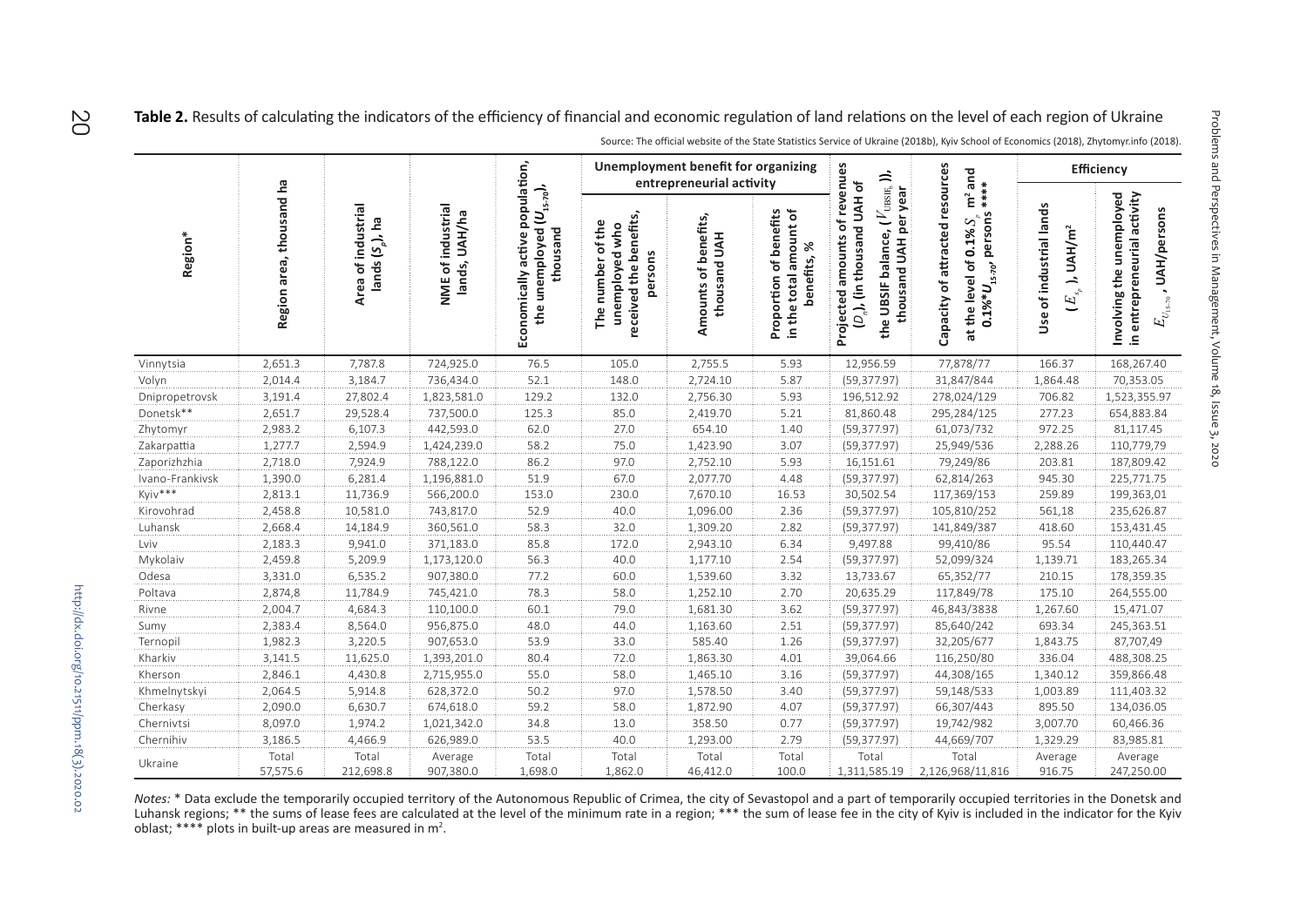The amounts of local budget revenues from the land fee were calculated, which are reimbursed at the expense of funds of the financial benefit for organizing the entrepreneurial activity provided by the UBSIF, at the 3% NME. This is stipulated by the necessity for considering the taxation method chosen by the unemployed person who is registered as a sole proprietor. According to a traditional tax system, a sole proprietor is a payer of the land tax, whereas, according to a simplified tax system, a sole proprietor has to pay lease fees. Local governments establish rates of lease fees and land tax deductions paid in the territory of local government on their own. The Ukrainian legislation establishes the rate of land tax for plots for which the normative monetary evaluation has been carried out (regardless of location). This rate must not exceed 3% of the normative monetary evaluation of such plots. Single tax payers are exempt from the land fee in the form of land tax. If a single tax payer leases lands owned by local governments, he/she has to pay the land fee in the form of a lease fee. Single tax payers are not exempt from lease fees. The annual sum of lease fees cannot be less than the sum of the land tax (The Verkhovna Rada of Ukraine, 2010).

The highest rate of unemployment is observed in the Dnipropetrovsk (129.2 thousand persons), Donetsk (125.3 thousand persons), Zaporizhzhia (86.2 thousand persons), and Odesa (77.2 thousand persons) oblasts. This tendency is due to political consequences of the armed conflict in Ukraine. Hence, the internal migration of the unemployed from among the internally displaced persons leads to an increase in the unemployment rate in industrially developed regions – Lviv (85.8 thousand persons), Kyiv (153.00 thousand persons), Kharkiv (80.4 thousand persons), Poltava (78.3 thousand persons), and Vinnytsia (76.5 thousand persons). In addition, the study focuses on the fact of massive emigration of the unemployed from among the economically active population (this tendency is inherent to border oblasts).

Therefore, local governments in the Vinnytsia, Dnipropetrovsk, Donetsk, Zaporizhzhia, Kyiv, Lviv, Odesa, Poltava, and Kharkiv oblasts where the unemployment rate is higher than the average for Ukraine (exceeds 70 thousand persons) are proposed to primarily use incentives to encourage entrepreneurial activity through enhancing

the efficiency of financial and economic regulation of land relations. For instance, the projected amounts of local budget revenues in the Vinnytsia region are as follows:

$$
D_n = (7, 787.8 \cdot 0.1\%) \cdot (724, 925.00 \cdot 3\%) \times (76.5 \cdot 0.1\%) = 12,956.59
$$

(thousand UAH per year).

The indicator values of the efficiency of financial and economic regulation in land relations:  $E_{U_{15-70}} = 168,267.40$  UAH/persons

$$
\begin{pmatrix}\nE_{U_{15-70}} = 12,956,590.00 / 77 \cdot 0.1\% = \\
= 168,267.40\n\end{pmatrix}
$$
 and  
\n
$$
E_{s_p} = 166.37 \text{ UAH/m}^2
$$
\n
$$
\left(E_{s_p} = \frac{12,956,590.00}{7,787.8 \cdot 0.1\% \cdot 10,000.00} = 166.37\right).
$$

For the regions where the unemployment rate is higher than the average for Ukraine, the economic effect from involving 0.1% of areas of industrial lands ( $E_{sp}$  = 124,666.5 ha) for organizing entrepreneurial activity of 0.1% of the unemployed  $(U_{15,70} = 891.9$  thousand persons) amounts to UAH 420,915.64 thousand per year.

The balance of the financial benefit provided by the UBSIF to the unemployed for organizing entrepreneurial activity after the allocation among nine regions with high unemployment rate accounts for UAH 890,669.62 thousand. The balance is proportionally distributed between the other fifteen Ukrainian oblasts ((1,311,585.26 – 420,915.64)/15 = 59,377.97 (thousand UAH/oblast)).

For instance, in the Volyn oblast, within UAH 59,377.97 thousand of the projected amounts of local budget revenues from lease fees and the land tax, local authorities may employ 844 persons

$$
\left(U_{15-70} = \frac{59,377,970.00}{(3,184.7 \cdot 736,434.00 \cdot 3\%)\cdot 0.1\%} = \right)
$$

owing to attracting the UBSIF financial resources and leasing out  $31,847.00$  m<sup>2</sup> of industrial lands  $(S_p = 3,184.7 \cdot 0.1\% = 31,847.00$  (ha) =31,847.00).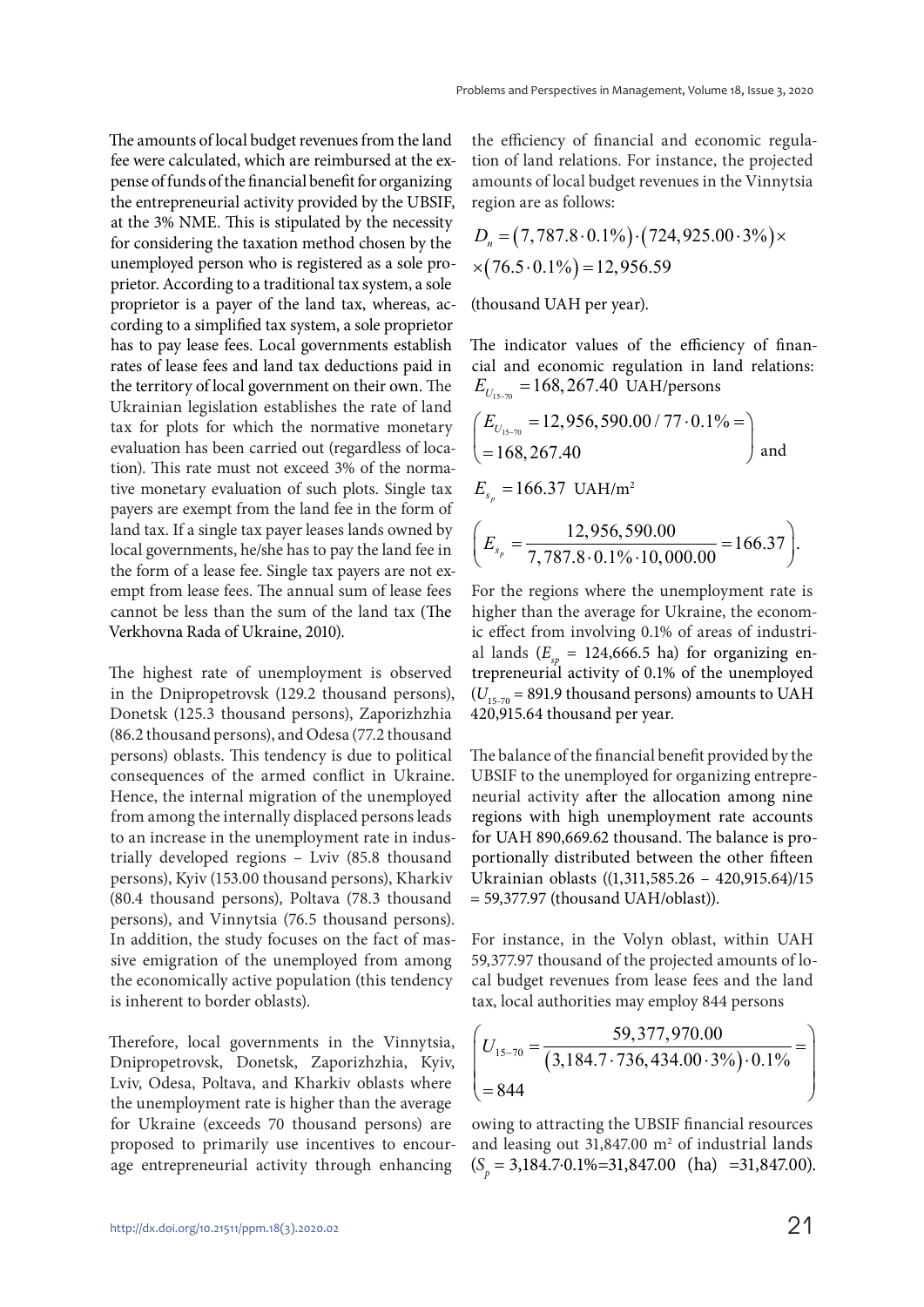Simultaneously, the efficiency of using areas of industrial lands in built-up areas together with objects of lease located on them is 1,864.48 UAH/m<sup>2</sup>  $(E_{15,70} = 59,377,970.00/3,184.7.0.1\% \cdot 10,000.00=1,86$ 4.48), while the efficiency of involving the unemployed in the entrepreneurial activity amounts to 1,139,692.32 UAH/persons

$$
\left(E_{s_p}=\frac{59,377,970.00}{52,1\cdot1,000\cdot0.1\%}=1,139,692.32\right).
$$

In general, in the oblasts with the unemployment rate lower than the average for Ukraine, the economic effect from involving 0.1% of areas of industrial lands (S<sub>p</sub> = 88030.3 ha) for organizing the entrepreneurial activity of 0.1% of the unemployed  $(U_{15,70} = 10.93$  thousand persons) amounts to UAH 1,311,585.26 thousand per year.

Land resources of the material basis of local governments alongside financial resources of the UBSIF are scarce. This fact leads to the need for their rational use and saving. Thus, local governments deal with the problem of establishing the rate for amounts of borrowed resources and the number of the unemployed entitled for them. The

efficiency indicators of financial and economic regulation of land relations associated with the use of resources and involvement of the unemployed are shown in Table 3.

Figures 2 and 3 shows the indicators of the efficiency of financial and economic regulation of land relations associated with the use of resources and involvement of the unemployed in the regions of Ukraine.

In the Vinnytsia (166.37 UAH/m<sup>2</sup>), Lviv (95.54 UAH/m<sup>2</sup>), Odesa (210.15 UAH/m<sup>2</sup>), and Poltava  $(175.10 \text{ UAH/m}^2)$  oblasts, the efficiency of using areas of industrial lands in built-up areas together with objects of lease located on them is the lowest. This tendency is due to the low value of the normative monetary evaluation of land. Thus, the value of lease and the rate of land tax are also low. Consequently, the number of unemployed persons wishing to start own business and to express the entrepreneurial initiative will rise. Hence, it is proposed to use such areas for organizing entrepreneurial activity at the level of 0.01% of their total amount (Table 3, Figure 2 and Figure 3). An argument in favor of such decisions implies

**Table 3.** Indicators of the efficiency of financial and economic regulation of land relations associated with the use of resources and involvement of the unemployed

| <u>JUUILE. DASEU UII TADIE Z LAILUIALIUITS</u> |                                                                                                                                        |                                                                                                                                        |                                                                                             |                                                                                                          |                                                                                        |  |  |  |  |  |
|------------------------------------------------|----------------------------------------------------------------------------------------------------------------------------------------|----------------------------------------------------------------------------------------------------------------------------------------|---------------------------------------------------------------------------------------------|----------------------------------------------------------------------------------------------------------|----------------------------------------------------------------------------------------|--|--|--|--|--|
|                                                | <b>Projected amounts</b>                                                                                                               | <b>Amounts of using</b>                                                                                                                |                                                                                             | $E_{U_{15-70}}$ , (E <sub>sp</sub> ), per year                                                           |                                                                                        |  |  |  |  |  |
| Region                                         | of revenues $(D_n)$ (in<br>thousand UAH of<br>the UBSIF balance<br>$(V_{\rm \scriptscriptstyle UBSIF_{k}}$ ), thousand<br>UAH per year | land resources,<br>the number of the<br>involved unemployed,<br>at the level of 0.1%<br>$S_{D}$ and 0.1% $U_{15-70}$<br>persons $(m2)$ | Rate of using the<br>land resources<br>or involving the<br>unemployed, %/<br>persons $(m2)$ | At the level<br>of 0.1% $S_{.}$<br>and $0.1\%$<br>$U_{15-70}$ , UAH/<br>persons<br>(UAH/m <sup>2</sup> ) | At the established<br>level, UAH/<br>persons (UAH/m <sup>2</sup> )/<br>$S_{n}$ average |  |  |  |  |  |
| Dnipropetrovsk                                 | 196,512.92                                                                                                                             | 129                                                                                                                                    | $1\%U_{15-70}/1,292$                                                                        | 1,523,355.97                                                                                             | 152,099.70                                                                             |  |  |  |  |  |
| Donetsk                                        | 81,860.48                                                                                                                              | 125                                                                                                                                    | $1\%U_{15-70}/1,253$                                                                        | 654,883.84                                                                                               | 65,331.50                                                                              |  |  |  |  |  |
| Kharkiv                                        | 39,064.66                                                                                                                              | 80                                                                                                                                     | $1\%U_{15,70}/804$                                                                          | 488,308.25                                                                                               | 48,587.80                                                                              |  |  |  |  |  |
| Kherson                                        | 59,377.97                                                                                                                              | 165                                                                                                                                    | $1\%U_{15,70}/1,650$                                                                        | 359,866.48                                                                                               | 35,988.60                                                                              |  |  |  |  |  |
| Zaporizhzhia                                   | 7.924.9                                                                                                                                | (79, 249.00)                                                                                                                           | 1%S (792,490)                                                                               | (203.81)                                                                                                 | (20, 308.1)                                                                            |  |  |  |  |  |
| Rivne                                          | 59,377.97                                                                                                                              | 3838                                                                                                                                   | $0.05\%U_{15,70}/1,919$                                                                     | 15,471.07                                                                                                | 30,942                                                                                 |  |  |  |  |  |
| Zhytomyr                                       | 59,377.97                                                                                                                              | 732                                                                                                                                    | $0.05\%U_{15,70}/366$                                                                       | 81,117.45                                                                                                | 162,234.8                                                                              |  |  |  |  |  |
| Ternopil                                       | 59,377.97                                                                                                                              | 677                                                                                                                                    | $0.05\%U_{15,70}/339$                                                                       | 87,707.49                                                                                                | 175,156.25                                                                             |  |  |  |  |  |
| Chernihiv                                      | 59,377.97                                                                                                                              | 707                                                                                                                                    | $0.05\%U_{15,70}/354$                                                                       | 83,985.81                                                                                                | 167,734.3                                                                              |  |  |  |  |  |
| Vinnytsia                                      | 12,956.59                                                                                                                              | (77, 878)                                                                                                                              | $0.01\%S_{n}/(7.788)$                                                                       | (166.37)                                                                                                 | (1,663.66/916.75)                                                                      |  |  |  |  |  |
| I viv                                          | 9,497.88                                                                                                                               | (99, 410)                                                                                                                              | $0.01\%S_{n}/(9.941)$                                                                       | 95.54                                                                                                    | (955.4)                                                                                |  |  |  |  |  |
| Odesa                                          | 13,733.67                                                                                                                              | (65, 352)                                                                                                                              | $0.01\%S_{n}/(6,535)$                                                                       | (210.15)                                                                                                 | (2, 101.56/916.75)                                                                     |  |  |  |  |  |
| Poltava                                        | 20,635.29                                                                                                                              | (117, 849)                                                                                                                             | $0.01\%S_{n}/(11,785)$                                                                      | (175.10)                                                                                                 | (1,750.9/916.75)                                                                       |  |  |  |  |  |
|                                                | 59,377.97                                                                                                                              | (19, 742)                                                                                                                              | 1%S /(197,420)                                                                              | (3,007.7)                                                                                                | (300.7)                                                                                |  |  |  |  |  |
| Chernivtsi                                     | 59,377.97                                                                                                                              | 982                                                                                                                                    | $0.05\%U_{1.7}/491$                                                                         | 60,466.36                                                                                                | 120,932.7                                                                              |  |  |  |  |  |

Source*:* Based on Table 2 calculations.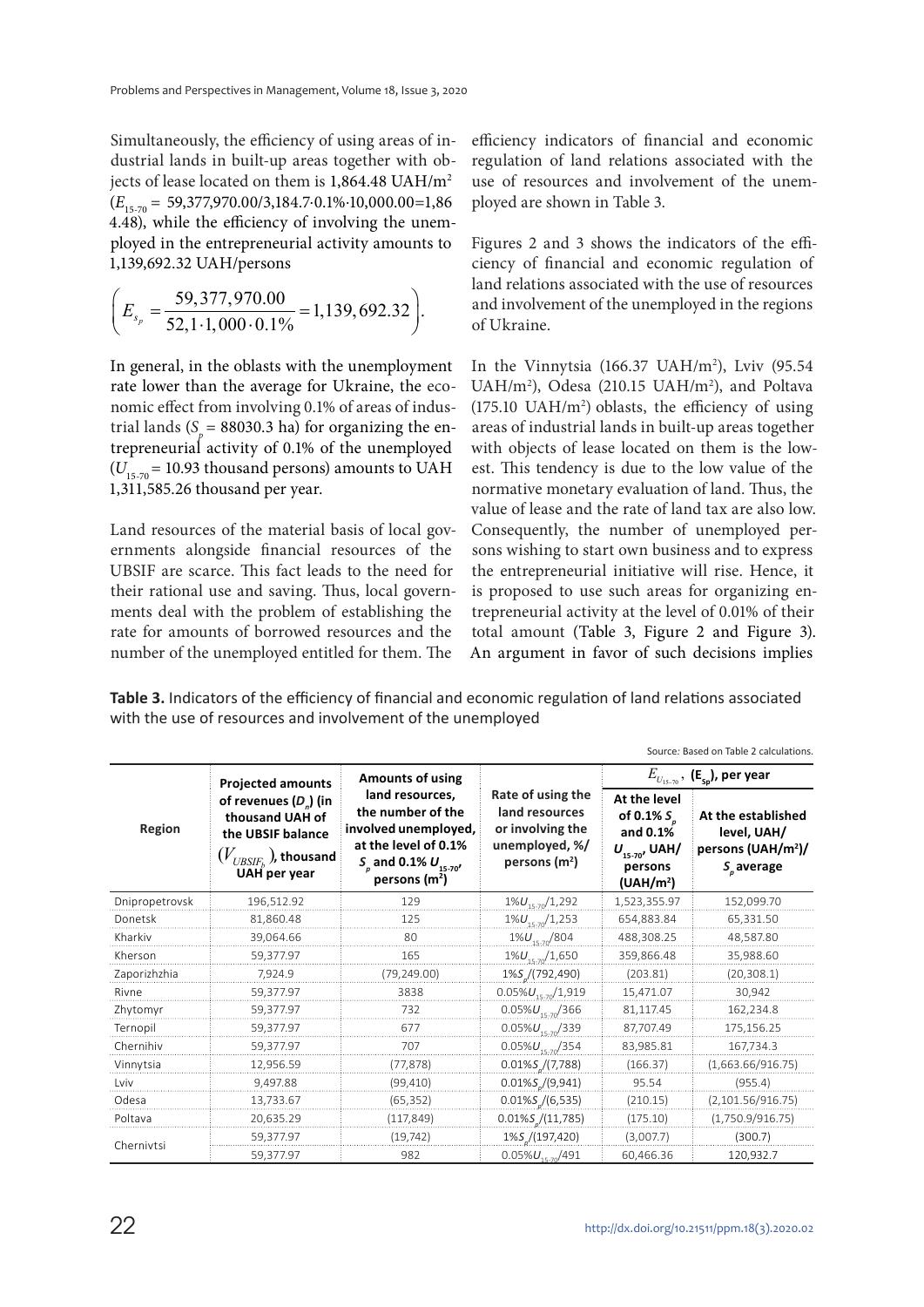Source: Based on calculations according to Tables 2 and 3.



Figure 2. Indicators of the efficient regulation of land relations associated with the use of industrial land in built-up areas, together with the lease objects located on them, UAH/m<sup>2</sup>



**Figure 3.** Indicators of the efficient regulation of land relations associated with the involvement of the unemployed in entrepreneurial activity, UAH/persons

23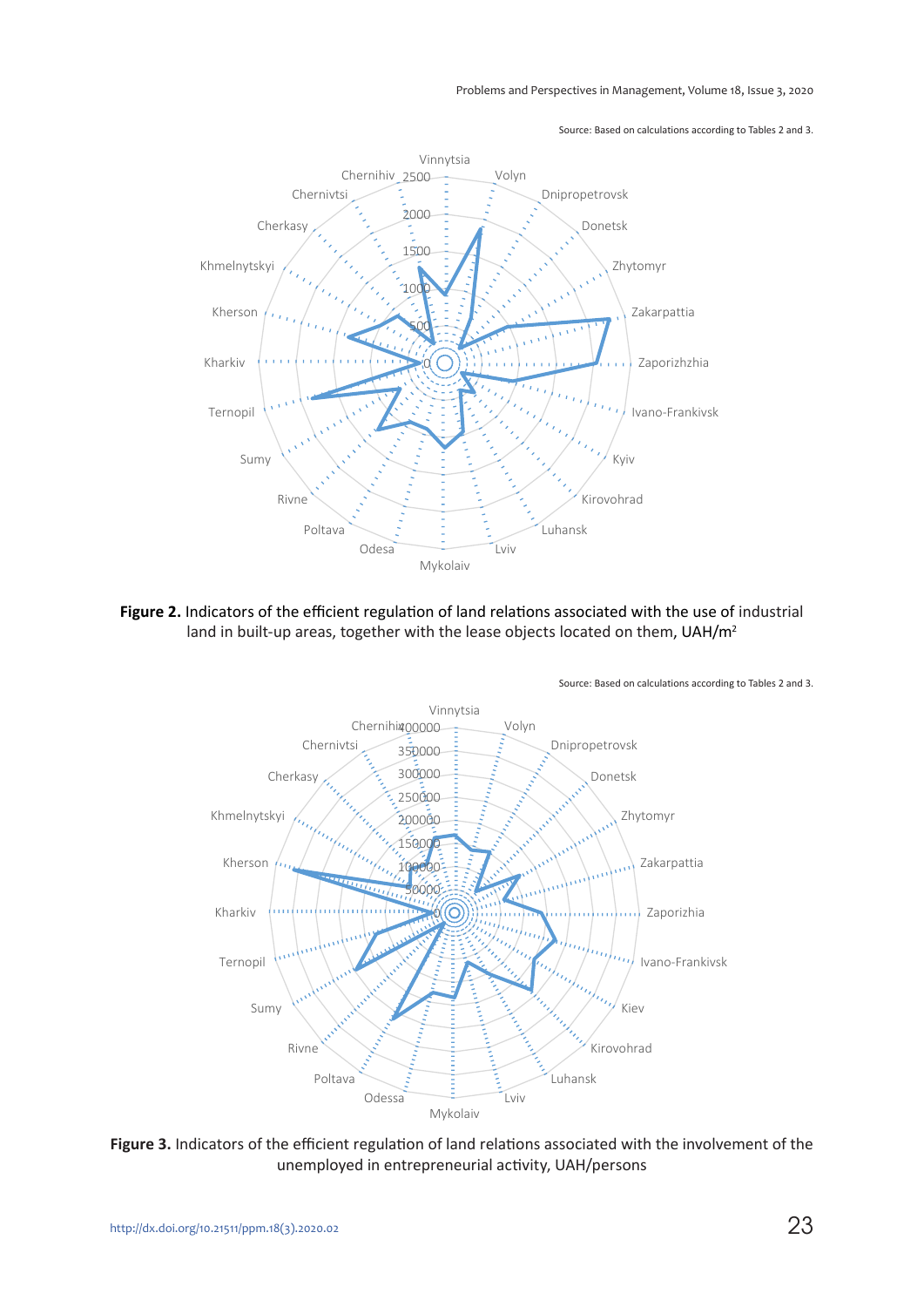maintaining the value of leasing the communally owned lands for unemployed persons on the level of its average value for Ukraine (namely, 916.75 UAH/m<sup>2</sup>) at the stage of starting the entrepreneurial activity. Therefore, to avoid a decrease in local budget revenues, local governments should establish the marginal amount of lease fees and land tax rates at the level of 1-2% of the normative monetary evaluation for communally owned industrial lands.

To enhance the efficiency of involving industrial lands together with lease objects located on them in the Zaporizhzhia oblast (up to 20,308.1 UAH/ m<sup>2</sup> ), it is offered to use 1% of the total area of industrial lands in the region. This will allow increasing the number of the unemployed who tend to register as sole proprietors under such terms, from 86 to 149 persons.

The high value of an indicator of financial and economic regulation of land relations associated with the involvement of the unemployed in entrepreneurial activity is observed in the Dnipropetrovsk (1,523,355.97 UAH/person), Donetsk (654,883.84 UAH/person), and Kharkiv (488,308.25 UAH/ person) oblasts. Given the high unemployment rate in these regions, it is offered to involve the greater number of the unemployed – at the level of 1% of economically active unemployed population in each oblast – in entrepreneurial activity (Table 3, Figure 2, and Figure 3).

The low indicator of the efficiency of financial and economic regulation of land relations associated with the involvement of the unemployed in

entrepreneurial activity is observed in the Rivne (15,471.07 UAH/person), Chernivtsi (60,466.36 UAH/person), Zhytomyr (81,117.45 UAH/person), Ternopil (87,707.49 UAH/person), and Chernihiv (83,985.81 UAH/person) oblasts. This is due to the high value of the lease and land tax rate, which depend on the high normative monetary evaluation established in the territory of these regions. To enhance this indicator, it is suggested to restrict the number of persons involved in entrepreneurial activity at the level of 0.05% of the economically active unemployed population of the regions (Table 3, Figures 2 and 3). The amount of the unemployment benefit provided by the Unemployment Benefit Social Insurance Fund for these oblasts is distributed according to the leftover principle. Hence, the amount of such benefit is insufficient to cover expensive lease fees and higher rates of the land tax for many persons.

The activity of local governments in the field of financial and economic regulation of land relations, based on cooperation with UBSIF, is only the first step towards the formation of an ecosystem for support and development of entrepreneurship. The proposed approach helps stimulate the development of regional entrepreneurship and provides conditions only for starting a business in a region not defining the boundaries of its functioning. Further development of such systems requires a wider range of participants with the opportunities of institutional, socio-cultural, organizational, and communication support, capable of maintaining the process of functioning of a sole proprietor and ensuring his/her efficiency.

## **CONCLUSION**

The results obtained contribute to solving the problem of stimulating entrepreneurial activity through enhancing the efficiency of financial and economic regulation of land relations by local governments. The study has considered an opportunity of using industrial land plots to organize entrepreneurial activity by the unemployed based on the principles of covering the value of leasing such plots and land tax at the expense of funds of unemployment benefits provided by the Unemployment Benefit Social Insurance Fund. High efficiency of financial and economic regulation of land relations is achieved through accumulating local budget revenues from lease fees and land tax paid by the previously unemployed persons registered as sole proprietors. The fact of state registration of sole proprietors leads to the legitimization of small business in Ukraine. It is offered to improve the efficiency of financial and economic regulation of land relations in terms of stimulating entrepreneurship through: allocating borrowed resources between economic entities depending on the maximum economic effect; adhering to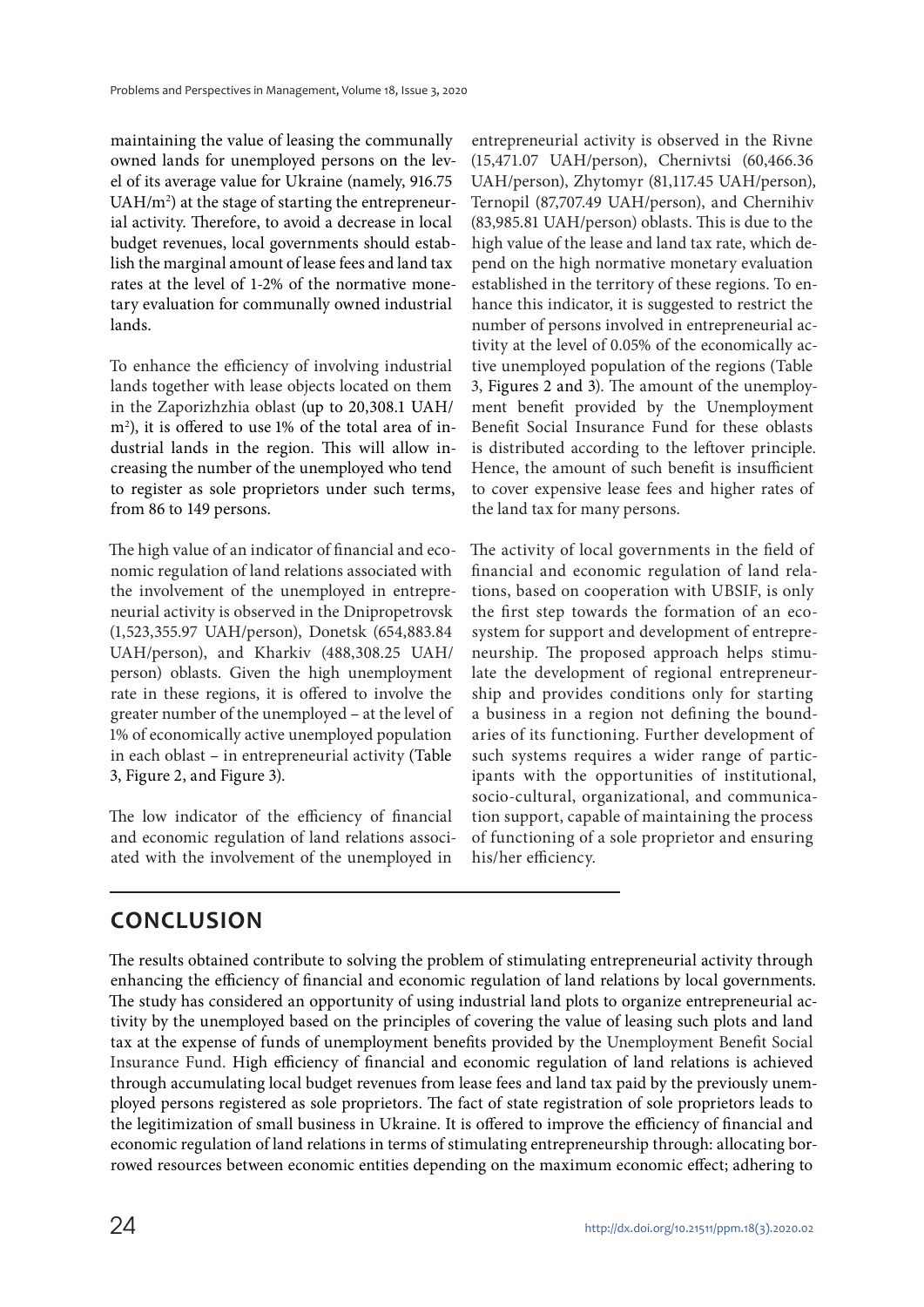the ratio between amounts of resources and the number of the unemployed under competitive conditions; involving material and financial resources based on the principles of economic feasibility, saving, and rational use.

In regions with low indicators of the efficiency of financial and economic regulation of land relations associated with the use of industrial lands, it is proposed to establish lower marginal amounts of lease fees and land tax rates – at the level of 1-2% of the normative monetary evaluation. In regions with low indicators of the efficiency of financial and economic regulation of land relations associated with the involvement of the unemployed in entrepreneurial activity, it is proposed to involve additional industrial lands or to "unbundle" already allocated ones together with lease objects located on them.

The development of an ecosystem to support entrepreneurship, along with a determined circle and authority of an entrepreneurial community, will be an appropriate argument for confirming the feasibility of further analysis and initiating scientific search. The entrepreneurship support ecosystem as a type of ecosystems in the economy will allow co-operating the authority of participators to stabilize regional development. To implement a comprehensive reciprocally beneficial initiative, it is advisable to work out the principles of interaction between additional participants and implement innovations by sole proprietors at the level of priority sectors of regional development.

## **AUTHOR CONTRIBUTIONS**

Conceptualization: Uliana Vatamanyuk-Zelinska. Formal analysis: Uliana Vatamanyuk-Zelinska, Oleksandr Melnychenko. Funding acquisition: Uliana Vatamanyuk-Zelinska, Oleksandr Melnychenko. Investigation: Uliana Vatamanyuk-Zelinska, Oleksandr Melnychenko. Methodology: Uliana Vatamanyuk-Zelinska, Oleksandr Melnychenko. Visualization: Uliana Vatamanyuk-Zelinska, Oleksandr Melnychenko. Writing – original draft: Uliana Vatamanyuk-Zelinska, Oleksandr Melnychenko. Writing – review & editing: Uliana Vatamanyuk-Zelinska, Oleksandr Melnychenko.

### **REFERENCES**

- 1. Asatryan, Z., Baskaran, T., & Heinemann, F. (2017). The Effect of Direct Democracy on the Level and Structure of Local Taxes. Regional Science and Urban Economics, 65, 38-55. https:// doi.org/10.1016/j.regsciurbeco.2017.04.006
- 2. Atamanchuk, H. V. (2006). Upravlenie: sushchnost, tsennost, effektivnost [Management: essence, value, efficiency]. Moscow: Akademicheskii Proekt. (In Russian).
- 3. Buhlak, Yu. (2018). Problemy rozmezhuvannia povnovazhen mizh orhanamy vykonavchoi vlady i orhanamy mistsevoho samovriaduvannia v Ukraini [Problems of delimitation of powers between executive bodies and local government agencies

in Ukraine]. Pidpryiemnytstvo, Hospodarstvo i Pravo – Entrepreneurship, Economy and Law, 11, 70-75. (In Ukrainian). Retrieved from http://pgp-journal.kiev.ua/ archive/2018/11/15.pdf

- 4. Dropa, Ya. (2017). Finansovi resursy rozvytku natsionalnoi ekonomiky Ukrainy [Financial resources for the development of the national economy of Ukraine]. Lviv: Ivana Frankо LNU. (In Ukrainian).
- 5. Gobey, M., & Matikonis, K. (2019). Small Business Property Tax Reductions and Job Growth. Small Business Economics. https://doi. org/10.1007/s11187-019-00219-9
- 6. Grégoire, D. A., & Cherchem, N. (2020). A Structured Literature Review and Suggestions for Future

Effectuation Research. Small Business Economics, 54, 621-639. https://doi.org/10.1007/s11187- 019-00158-5

- 7. Kaziuk, Ya. M. (2016). Detsentralizatsiia. Mistsevi biudzhety 159 obiednanykh terytorialnykh hromad [Decentralization. Local budgets of 159 united territorial communities]. Kyiv: Ministry of Regional Development, Building and Housing and Communal Services of Ukraine. (In Ukrainian). Retrieved from https://despro.org. ua/despro/Local%20Budgets%20 of%20ACs.pdf
- 8. Koroteyev, M., Korman, I., Manziy, O., Semenda, O., & Semenda, O. (2017). Prospects for the Market Turnover of Agricultural Land in Ukraine. Problems and Perspectives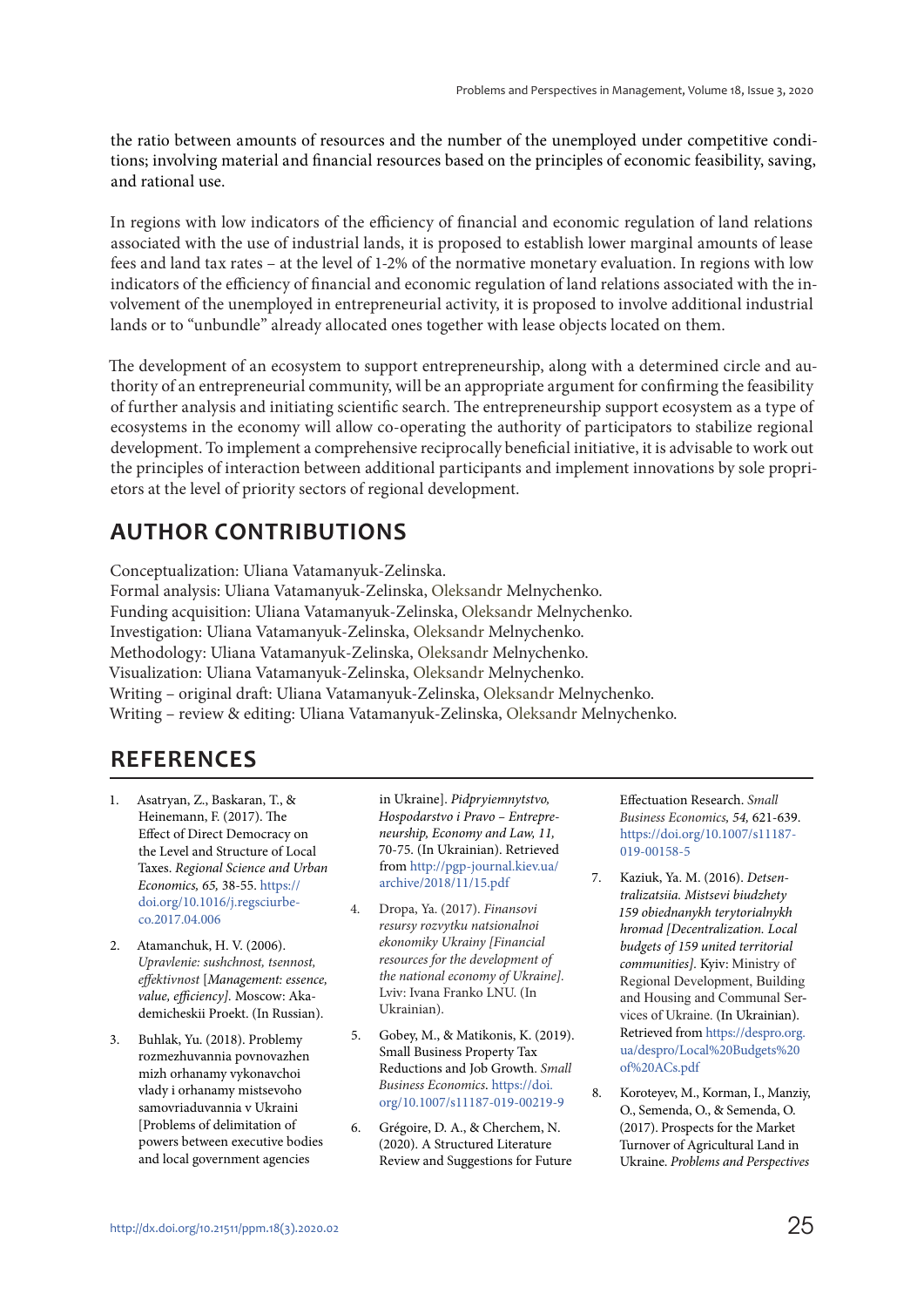in Management, 15(2-2), 344- 354. http://dx.doi.org/10.21511/ ppm.15(2-2).2017.04

- 9. Kotliarevskyi, О. (2014). Formuvannia ukrainskoi modeli aktyvizatsii pidpryiemnytskoi diialnosti [Formulating the Ukrainian model of business intensification]. Skhid – East, 4, 20-24. (In Ukrainian). Retrieved from http://nbuv. gov.ua/UJRN/Skhid\_2014\_4\_4
- 10. Krysak, А. І. (2015). Stsenarii otsiniuvannia efektyvnosti rehuliuvannia zemelnykh vidnosyn v umovakh staloho rozvytku [Scenario for evaluating the effectiveness of regulation of land relations in the context of sustainable development]. Aktualni Problemy Ekonomiky – Actual Problems of Economics, 6, 248-257. (In Ukrainian). Retrieved from http://nbuv. gov.ua/UJRN/ape\_2015\_6\_32
- 11. Krysovatyy, A., Kyrylenko, O., Kneysler, O. et al. (2017). Modern tendencies of fiscal policy in European economic space (388 p.). Ternopil: TNEU. Retrieved from http://dspace.tneu.edu.ua/ handle/316497/30021
- 12. Kyiv School of Economics. (2018). Serednie znachennia normatyvnoi hroshovoi otsinky zemel nesilskohospodarskoho pryznachennia [The average value of the normative monetary valuation of non-agricultural land]. (In Ukrainian). Retrieved from http://www.kse.org.ua/download.php?downloadid=1109
- 13. Melnychenko, O. (2015). Regarding the Problem of Work Esteem. European Cooperation, 7(7), 84-91. Retrieved from http:// we.clmconsulting.pl/index.php/we/ article/view/94
- 14. Morshchenok, Т. S. (2016). Ohliad pidkhodiv do vyznachennia ekonomichnoi sutnosti poniattia "efektyvnist" [Review of approaches to defining the economic essence of the concept of "efficiency"]. Ekonomichnyy visnyk Zaporizkoi derzhavnoi inzhenernoi akademii – Economic Herald of Zaporizhzhia State Engineering Academy, 1, 7-13. (In Ukrainian). Retrieved from http://nbuv.gov.ua/UJRN/evzdia<sup>2016</sup> 1<sup>3</sup>
- 15. Pikhotskyi, V., & Rysin, V. (2019). State Control and Public Audit in

the Management of Public Finances. European Cooperation, 1(41), 38-51. https://doi.org/10.32070/ ec.v1i41.20

- 16. Polehenka, М. А. (2016). The theoretical essence of economic categories "efficiency". Agrosvit, 10, 69-74. (In Ukrainian). Retrieved from http://www.agrosvit.info/ pdf/10\_2016/12.pdf
- 17. Potomkina, Yu. S. (2013). Zastosuvannia tekhnolohii "kluichvykh pokaznykiv efektyvnosti" v publichnomu upravlinni [Using the "key performance indicators" technology in public administration]. Bulletin of the National Academy for Public Administration under the President of Ukraine, 3, 64-69. (In Ukrainian). Retrieved from http://nbuv.gov.ua/ UJRN/Vnadu\_2013\_3\_12
- 18. Prykhodchenko, L. (2007). Shchodo sutnosti poniattia "efektyvnist" v systemi demokratychnoho vriaduvannia [On the essence of the concept of "efficiency" in the system of democratic governance.]. Actual Problems of Public Administration, 3(31), 57-65. (In Ukrainian).
- 19. Roundy, Ph. T., & Fayard, D. (2019). Dynamic Capabilities and Entrepreneurial Ecosystems: The Micro-Foundations of Regional Entrepreneurship. The Journal of Entrepreneurship, 28(1), 94-120. https://doi. org/10.1177/0971355718810296
- 20. Shchehliuk, S. D. (2017). Pidkhody do vyznachennia efektyvnosti realizatsii pidpryiemnytskoho potentsialu rehionu v umovakh zmin prostorovoi orhanizatsii ekonomiky [Approaches to determining the effectiveness of the entrepreneurial potential of the region in terms of changes in the spatial organization of the economy]. Regional Economy, 4, 22-27. (In Ukrainian). http:// re.gov.ua/doi/re2017.04.022\_u.php
- 21. State Statistics Service of Ukraine. (2016). Richnyi zvit pro vykonannia Derzhavnoho biudzhetu Ukrainy za 2015 rik [Annual report on the execution of the State Budget of Ukraine for 2015]. (In Ukrainian). Retrieved from https://www.treasury.gov.ua/ua/file-storage/richniyzvit-pro-vikonannya-derzhavnogobyudzhetu-ukraini-za-2015-rik
- 22. State Statistics Service of Ukraine. (2017). Richnyi zvit pro vykonannia Derzhavnoho biudzhetu Ukrainy za 2016 rik [Annual report on the execution of the State Budget of Ukraine for 2016]. (In Ukrainian). Retrieved from https://www.treasury.gov.ua/ua/file-storage/richniyzvit-pro-vikonannya-derzhavnogobyudzhetu-ukraini-za-2016-rik
- 23. State Statistics Service of Ukraine. (2018a). Richnyi zvit pro vykonannia Derzhavnoho biudzhetu Ukrainy za 2017 rik [Annual report on the execution of the State Budget of Ukraine for 2017]. (In Ukrainian). Retrieved from https://www. treasury.gov.ua/ua/file-storage/ richniy-zvit-pro-vikonannyaderzhavnogo-byudzhetu-ukrainiza-2017-rik
- 24. State Statistics Service of Ukraine. (2018b). Bezrobitne naselennia (za metodolohiieiu MOP) za tryvalistiu poshuku roboty u 2010–2018 rr. [Unemployed population (according to the MOP methodology) according to the duration of job search in 2010–2018]. (In Ukrainian). Retrieved from https://ukrstat.org/ uk/operativ/operativ2006/rp/ean/ ean\_u/arh\_brntp\_rik\_u.htm
- 25. State Statistics Service of Ukraine. (2019). Richnyi zvit pro vykonannia Derzhavnoho biudzhetu Ukrainy za 2018 rik [Annual report on the execution of the State Budget of Ukraine for 2018]. (In Ukrainian). Retrieved from https://www.treasury.gov.ua/ua/file-storage/richnijzvit-pro-vikonannya-derzhavnogobyudzhetu-ukrayini-za-2018-rik
- 26. State Statistics Service of Ukraine. (2020). Richnyi zvit pro vykonannia Derzhavnoho biudzhetu Ukrainy za 2019 rik [Annual report on the execution of the State Budget of Ukraine for 2019]. (In Ukrainian). Retrieved from https://www.treasury.gov.ua/ua/file-storage/richnijzvit-pro-vikonannya-derzhavnogobyudzhetu-ukrayini-za-2019-rik
- 27. The Cabinet of Ministers of Ukraine. (2009, June 17). Pro skhvalennia Kontseptsii Derzhavnoi tsiliovoi prohramy rozvytku zemelnykh vidnosyn v Ukraini na period do 2020 roku (Rozporiadzhennia No. 743-p) [On approval of the State Concept target land development